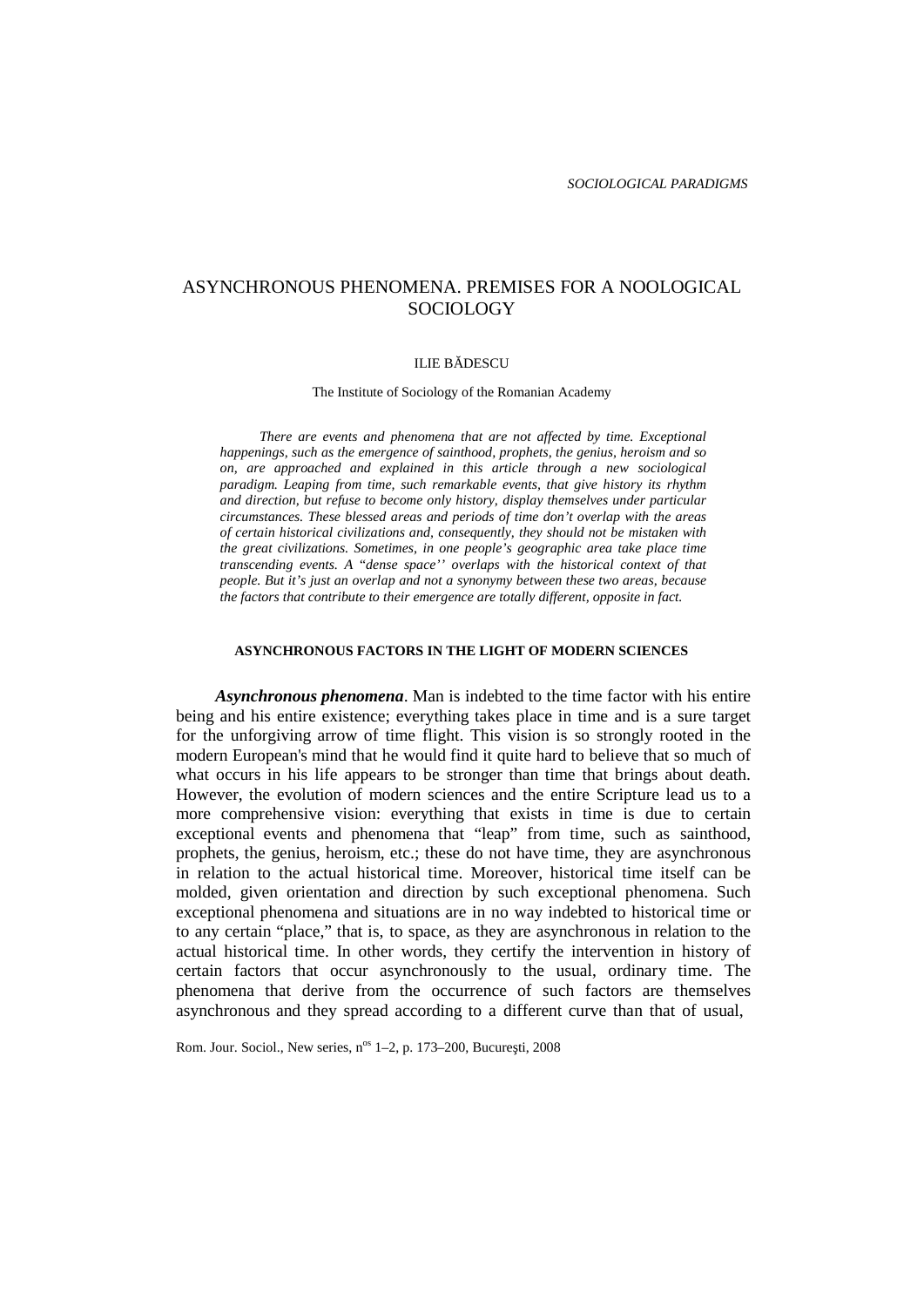$174$  Ilie B descu  $2$ 

descending time. Usual, circumstantial time leads to decline and disappearance, while the asynchronous factors and phenomena bring about an ascending vector; they establish eternal duration and life where it seemed that death was almighty and the only one that could triumph. If we were to refer to a science like geopolitics or sociology from the perspective of the intervention of asynchronous factors in the unfolding of history and therefore in the outcome of all human manifestation, we should talk about geopolitics and sociology of asynchronous phenomena. These would be the sciences of the influence, of the direct intervention of God's power on and in the entire range of collective manifestations, showing us how much vanity and superficiality there is in the pride of those temporarily powerful who believe they are the craftsmen of human destiny. The geopolitics of asynchronous factors and of the related phenomena is, no matter how unusual the phrase may seem, geopolitics of God's intervention in history as the most significant of all powers. How much more legitimate can it be to speak of the geopolitics or sociology of various entities built by man such as states, empires, international systems and so on, and not to speak of a geopolitics or sociology of the same entities as entities which include, in one form or another the providential intervention of God in history, that is, about the noological geopolitics and sociology or, to use the term we have suggested above, about the geopolitics of asynchronous factors and their adjacent phenomena? Why should we give more credit to G. Parker's theory, for example, on the domination states, i.e., on empires, than to Daniel's prophecies on empire which represent the most enduring basis for a "science" of empires, valid over epochs and geographical spaces? D. Cantemir, in his study on empires requested by the Russian tsar Peter the Great, has drawn upon Daniel's vision and idea on empire, offering us the first geopolitical study based on the Scriptures in world culture. There have been prior studies of noological geopolitics made by the Arabs, but they were not founded on the Scriptures. This is why the current paper is also based on an idea of a sociology and geopolitics of asynchronous factors, a geopolitics and sociology that aim at rereading great events from the perspective of the idea referring to the providential intervention of God in the great historical occurrences, through what we will call asynchronous events and phenomena which have a pneumatological essence. These are a lot more significant for the evolution of mankind than, for example, political, military or economic events.

The prophets of the Old Testament and their epoch have had a much greater impact on universal history than Nebuchadnezzar's empire. Universal history, in its fruitfulness, that is in its quality of series that enhances and uplifts everybody, is hugely indebted to the prophets, therefore to the chosen people, and only in its quality of descending series, only as a cycle that prepares an inexorable decline it is indebted to that empire. This empire has at most the significance of an instrument of "torture" inflicted on all those who decay in one form or another from godliness, the significance of a "whip of God" which strikes the sins and straying that bring about dangers and perdition. For the history and destiny of the Romanian people,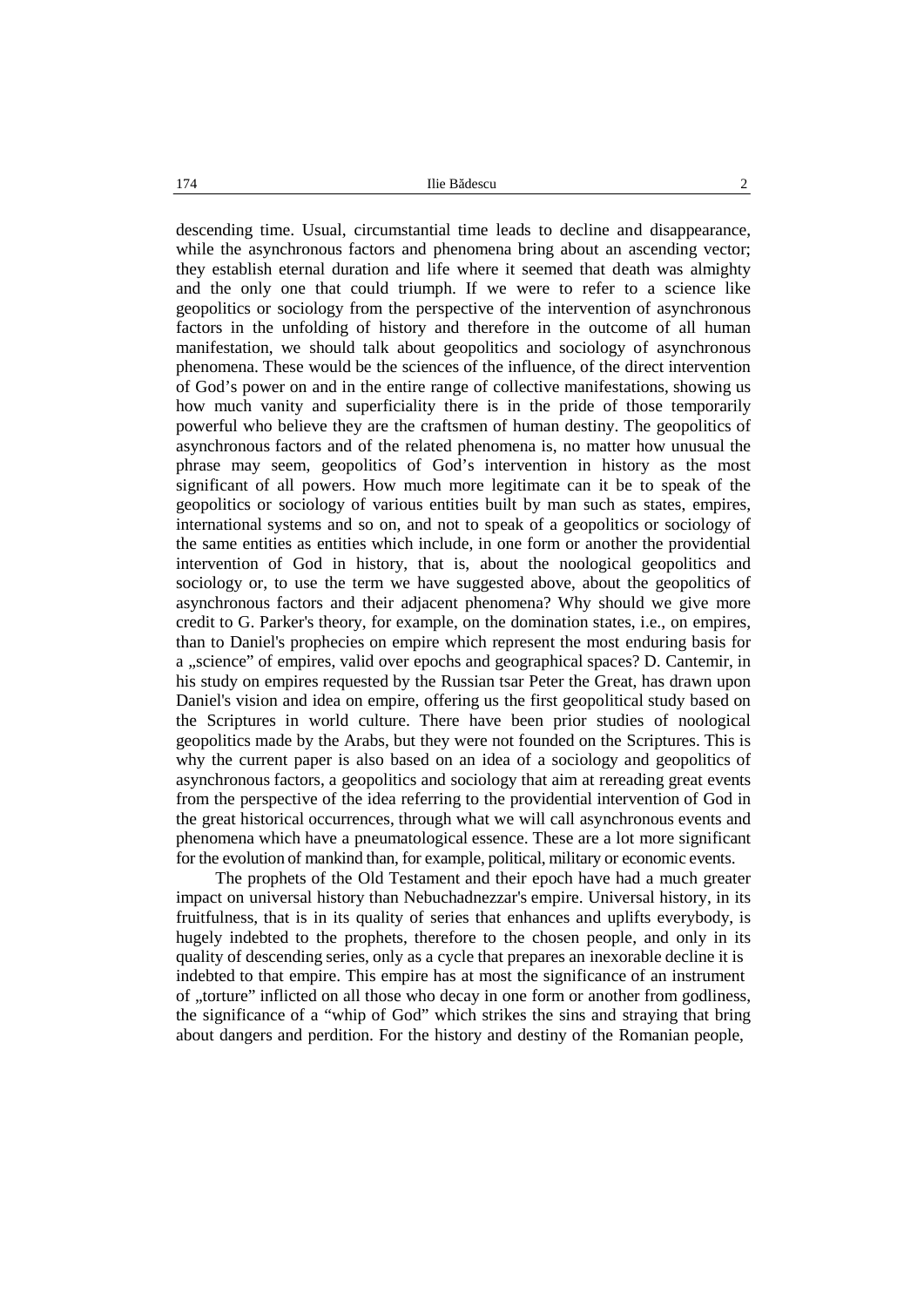the sacrifice of Constantine Brâncoveanu and of his four children together with his secretary (Vornic) Ienache represents the most important event in the whole 700 years since the Romanian reigns were established, an event more significant and more full of consequences than any other event in Romanian history, no matter what that event may have been. It would have been sufficient for Brâncoveanu to have consented to abjure his faith and to convert to Islam for the humanly overwhelming reason of saving his four children from the Turkish yataghan, for the vertical line in Romanian history to have been broken then and for the history of this Christian nation to have ended. That moment on, Romanians would have had foreign elite as to its religion and every time this kind of phenomenon has had an intervention in history it has opened a series that eventually brought with itself the misfortune of a people, the crushing of its inner being, its disappearance. Such a phenomenon of severe departure of the elites from the Christian line has occurred in European cultures since the Quatrocento, a deviation which has catastrophically grown in the 18th century and again in the second half of the 20th century within the current of massive secularization of the entire Europe. It would have been sufficient for Moses, in his return from Mount Sinai, to have accepted that act of idolatry fulfilled by Aaron's gesture at the request of the wondering people for the history of the Jewish people and by this the history of the world to have stopped then following the fact that the people chosen by God to fulfill the divine plan had answered God's choice with a refusal. Sacrificing half the people that had slipped into idolatry (Ie irea  $32: 25-29$ ) shows us not only the tragic dimension of spiritual straying but also the crucial importance of pneumatological events for the history of mankind. Which man of those who know what Moses and the Levites' gesture meant for the whole history that followed does not show his gratitude to the prophet of the Old Testament? God would have never worked with an idolatrous people and the history of the world would have known such a big shake if that would not have been man's very end. It was not for itself that the people of the desert was achieving the act of freeing itself from the Pharaoh but for the Word of God to be fulfilled for the entire mankind. The people had been destined for Canaan and as the people of the prophets, the people of David and of Mary, it had also received an eschatological destiny and mission.

Asynchronous phenomena show that there is something in the world that is a lot stronger than the strongest men of the world, stronger than their will and the vector of the great empire's dominant time, which fixes the rhythm of history on the duration of their existence. Compared to the dominant time, fixed by the rhythm of an Ottoman history, for example, what happened with the Brâncoveanu saints is included in the category of asynchronous phenomena. The dominant historical time, the Ottoman one, had no power on the soul, on the spirit of these saints who mediated the triumph of God's will in the world, despite and against the will of the feared empire and of the feared sultan. Compared to Brâncoveanu's will, the will and power of the sultan, of the most important man in the world at the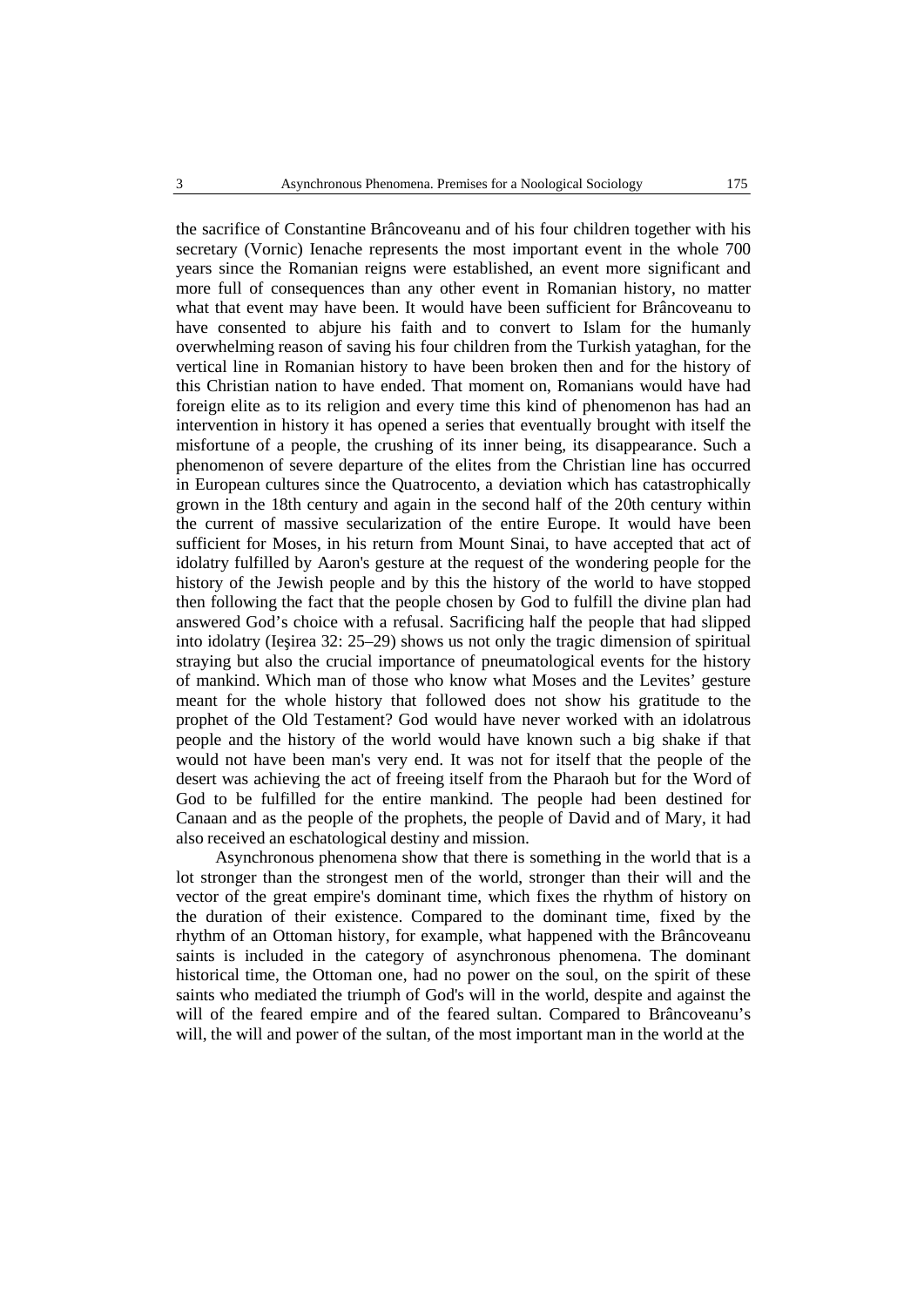time, were null. Brâncoveanu and his children together with Vornic Ienache were indeed free, stronger than the most powerful and feared empire of the epoch and one of the strongest in history. Those who were not free were that sultan, together with all the Westerners who consented then to the act of collective crime, tragically and accusingly proving that the West of that time somehow also abjured its faith, because no Western consciousness of the time reacted. Not even one. What was that Western world compared to the will of the sultan? Where was the proof that the West at the time was on the part of the great martyr of Christ in all that entire epoch since the West showed it was on the part of the sultan, on the part of the will and work of Islam, because, as we can see, history has kept no evidence of any Western reaction to the great unchristian wrongdoing of the Crescent?!

Throughout the teachings of the Scripture, the idea of asynchronous factors and of asynchronous phenomena is axial and only evolutionism and modern naturalism has driven (deviated) the human mind from this idea. Let us retain that an asynchronous phenomenon, as soon as it is manifest in a given space and in a certain time, acquires the character of factor capable of maintaining asynchronous manifestations in time and space, capable of giving the historical processes influenced by that phenomenon directions of asynchronous, ascending propagation. Therefore, asynchronous phenomena become factors that have a constant action and the property (capacity) of maintaining in the individual and collective living environment asynchronous manifestations, asynchronous propagation directions compared to the time which tends to attract everything towards death. The existence of asynchronous factors gives history and all the dynamisms of life an asynchronous direction, one in which and through which we can certify the providential intervention of God in the entire unfolding of existence, in all places and all centuries.

*Dense Space*. Acknowledging the intervention of asynchronous factors is a significant way towards the knowledge of the action of the supernatural law in history and in the dynamics of human society. Thus, a new science emerges, in the field of sociology, geopolitics, anthropology, etc., which is sensible to the manifestation of asynchronous factors. This starts from the identification of asynchronous phenomena and studies their manifestation as asynchronous factors of the flux of individual and collective life. The emergence of a hero, or of a saint in a give community make of heroism and sainthood asynchronous phenomena in the life of that community in its entirety and in the life of every one of its members. A genius creation has the same effect, a great charismatic person also, a vocation (calling), a great character and so on, all of them has the property of establishing themselves as asynchronous factors of the flux of individual and collective existence, which thus will acquire models that are not related to the natural immanence of things but precisely with the intervention of what is exceptional in the flow of life. Sometimes, in the certain periods of history and in certain areas, such asynchronous phenomena have an enhanced density which gives those epochs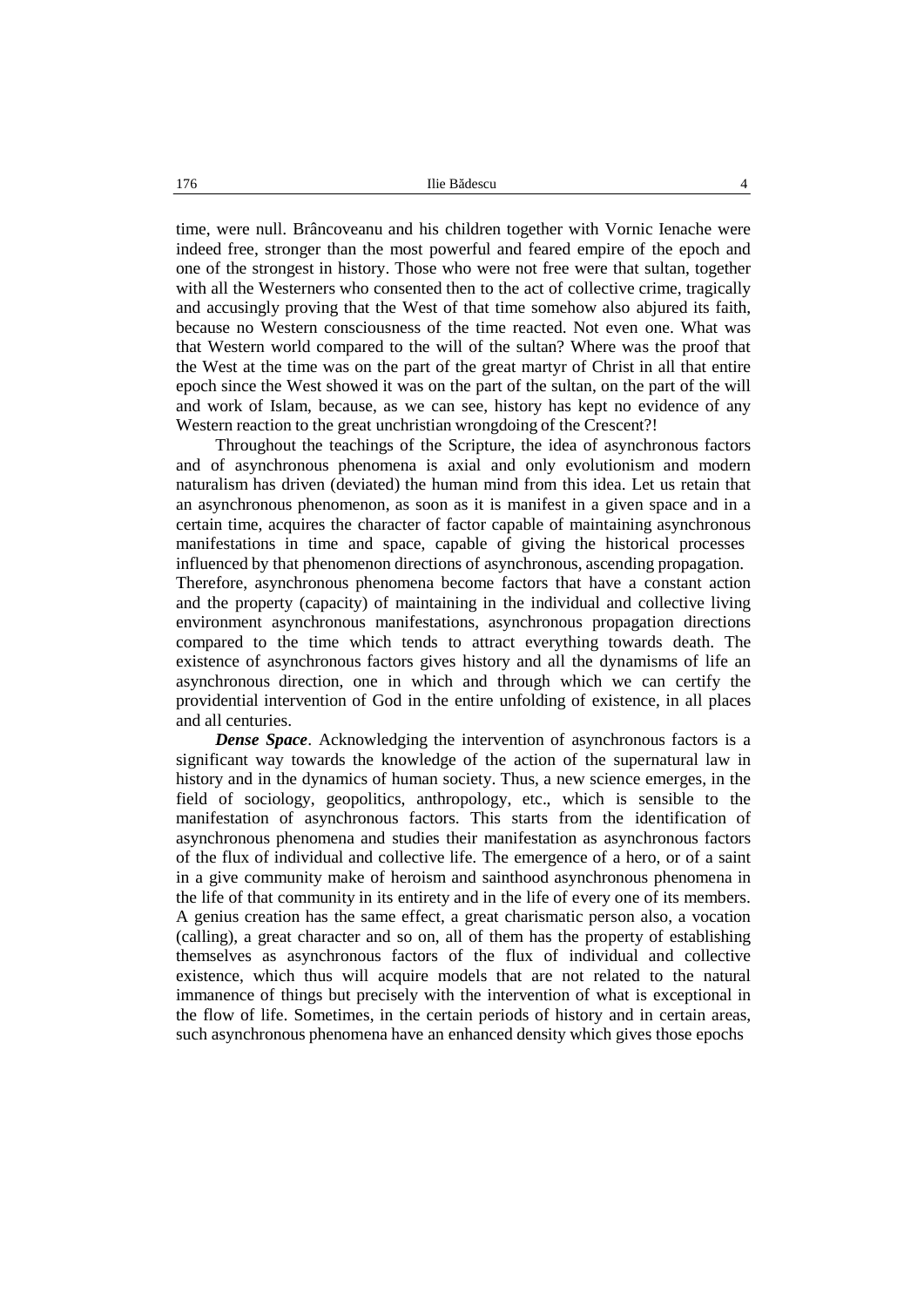and places a distinguished, exceptional character. We designate such areas and periods of time as the "dense spaces" given the great concentration of the asynchronous phenomena within such areas and time's intervals. As follows we will make the preliminary observation that history is indebted to certain areas of maximum asynchronous concentration such as the one spanning on the axis that links David's psalms to the Annunciation and at the same time to the teachings of the Gospels, which come as a continuation of the teachings of the Old Testament, together forming the great corpus of mankind's revealed teachings. These areas, their existence cannot be explained historically under any circumstance. As for the occurrence of certain exceptional experiences which cannot be explained by anything related to the environment of a civilization or its historical time, it is sufficient to remember that the great renewing experience of the chosen people during exodus, during its exit from being slave to the Pharaoh, occurs entirely in the desert. History cannot explain neither Moses nor the Pentateuch, not the epoch of prophets, nor David's Psalms and in no case the Gospels or the Acts or St. Apostles Peter and Paul's Letters or St. John's Apocalypse. Historically speaking we can for example explain the phenomenon called "imperial apotheosis", meaning the deification of Roman emperors starting with Octavian Augustus but history cannot explain the strength of Christians to bear persecutions, the terrible interrogatories and tortures, death sentences, executions in prisons and in public arenas without giving up their faith. Moreover, history cannot explain the states of ecstasy of Saint John the Evangelist. Through these states, the saint exiled on Patmos Island "receives from God through Jesus Christ revelation (the apocalypse) of mysteries which he would put down in the book meant to end the New Testament" (Bartolomeu, 2001).

This kind of book which concentrates the vision that the "supreme good will triumph through Jesus Christ" over and "despite the huge and devastating attacks of evil" (Bartolomeu, 2001), cannot be explained historically, but only through the intervention of forces that occur asynchronously compared to the historical time which seemed to shelter not the triumph of that very old Christian saint in Ephesus but the triumph of Octavian Augustus and the series of pagan emperors who called themselves gods and asked the citizens to erect them statues in the center of the town and to bring them prayers and offerings. *The two series of phenomena are asynchronous, they occur according to different rhythms and in opposed directions*. Certainly, the persecution of Christians can be explained half historically but, through the other half, the phenomenon is related to the plan of God, to God's care-taking of the world, because//as long as their power to win over the dominant historical time, over the persecuting empire with its armies, court houses, with its great and terrifying organization, with its entire apparatus and civilization, cannot acquire any explanation from history or from the environment of that civilization. The obstacles in front of the occurrence of asynchronous phenomena have a historical essence but the energy that supports the manifestation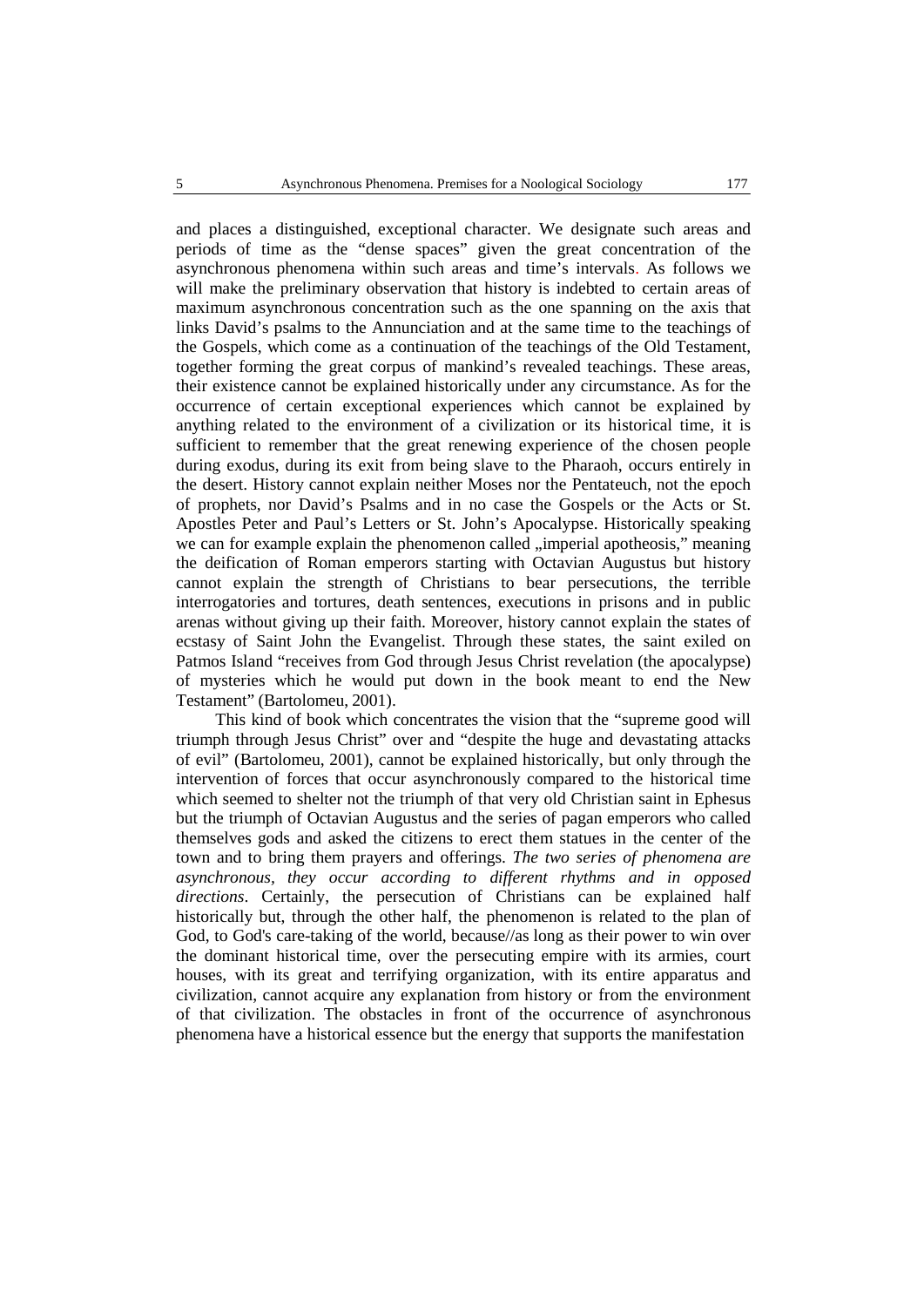of these phenomena and the propagation of these factors is not from this world, it does not have a historical essence. The fog of history always breeds forces that tend to overturn the spreading of the revealed teachings, the action of asynchronous factors and the manifestations of adjacent phenomena.

Modernity has brought with itself one of the most powerful attempts to axially overturn these teachings, an attempt that reached its climax with Darwin, Marx and Freud, the three late representatives of an area in which almost all the wanderings, deviations of modernity occurred. Also an area of great asynchronous density is that from which sprang the teachings of the "desert fathers", the patristic teachings (the Christian Fathers), or the South-Eastern European area, which saw the emergence of a Christian world with a special profile, for which the great historian and religion hermeneutics expert Mircea Eliade invented a special term: "cosmic Christianity." We can make the hypothesis that all the postmodern evil in the Balkan and Carpathian area are related by direct and indirect effects to the great phenomenon that is the disintegration of cosmic Christianity in this entire area. This raises the issue of the role of the Church to a terrible degree. Nothing from this area will find equilibrium and creative peace out of the Christian Church's triumph towards the renewing faith cycle at the height of the Brâncoveanu epoch.

The area with the greatest asynchronous density proves to be that comprising Bethlehem, the Golgotha and the Carantania Desert, an area that includes the birth place of the Lord, the place of his crucifixion, and the place where Jesus the Lord confronted the evil, let himself be tempted by it and won for the victory of man's redemption. It was there in the modest Nazareth and in the Desert, that began the great renewal and it is amazing to see how much humanity owes to such "places without place" (Plato), as it appears to be, for instance, the Carantania Desert. The renewal of the being and of man begins thus with the great lesson of the desert, because each being has to face a Carantania desert, its own inner desert, the desert of temptations and of solitude, as they are new beings of the crossroads between good and evil. The first teaching of the renewed man is that without the victory in the Carantania desert and then, on the Golgotha, history would be barren and man would be only a subject deserted through passions and sins, at the mercy of the bad master of this world.

*Dense Space and the great Civilization*. As we can see, such areas do not overlap with the areas of certain historical civilizations and still just those areas are the ones that include the great concentrations of forces and factors that give history its rhythm and direction. These areas of great asynchronous density should not be mistaken with the great civilizations.

Sometimes, the two areas are overlapping in one of the same geographic area and even in the location of the same people. It is not even then that the two can be mistaken one for another, because the factors that contribute to their emergence are totally different, opposite in fact. Historians and linguists have long time ago noticed this phenomenon, and made a distinction between stratus, substratus and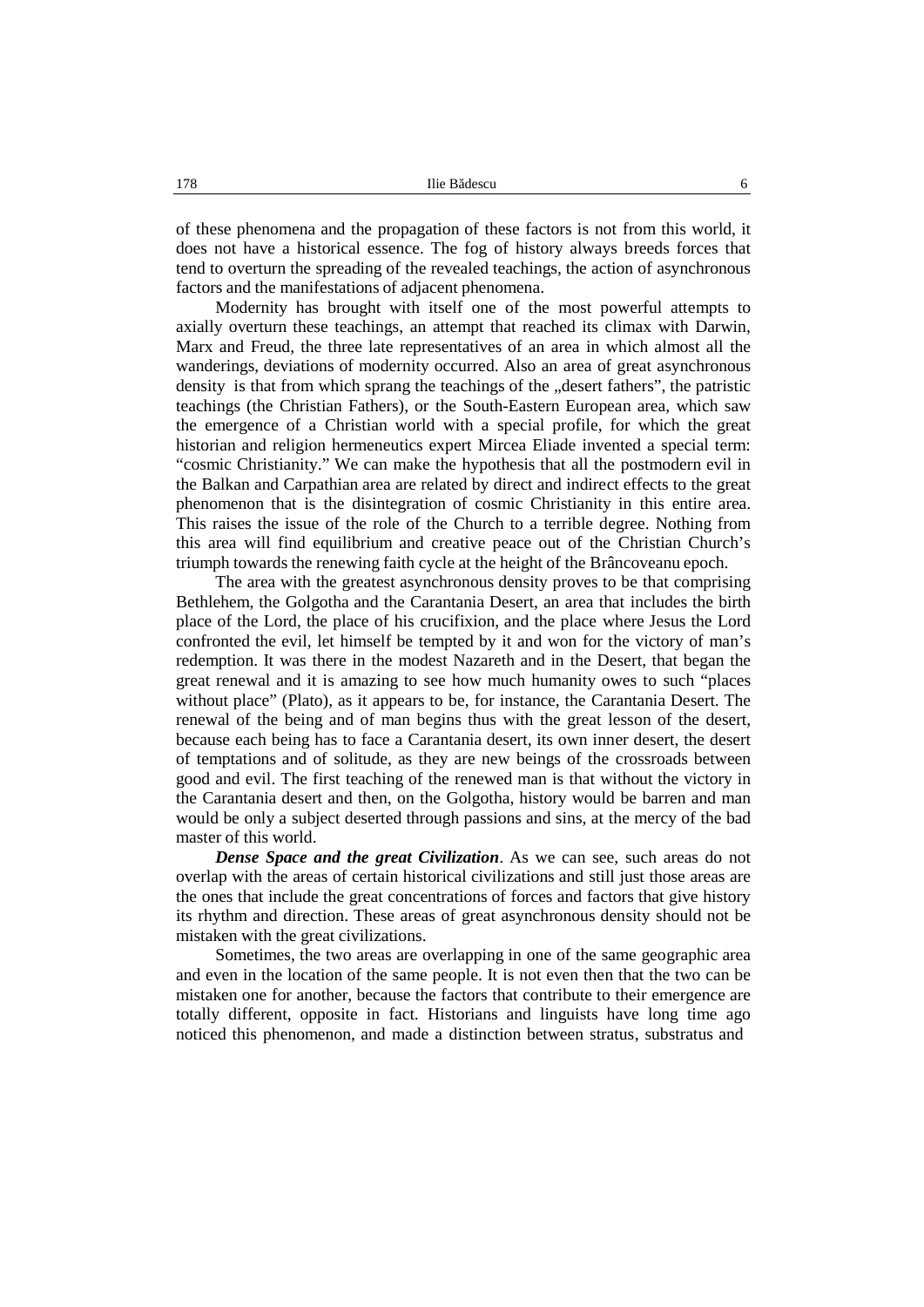adstratus of history, of language and of culture. Between the Christian substratus and the modern adstratus of Europe, many of the ties on which the unity of the modern European spirituality would have depended upon were broken. Thus, the European elites imagine, and what a strange imagining that is, that a European Constitution without any reference to the Christian bases of this culture could be possible. There is already and open conflict between the European Christian culture and the atheist Constitution, a conflict which is revealed by the reactions of the European people in the referenda for this constitution. It was rejected in France and in the Netherlands, and so on.These rejections are popular, at the scale of European peoples and not at the scale of one or other segment of the population, as the promoters of this constitution suggest. We will briefly examine certain *asynchronous areas*, to which many of the manifest features of our world are related. In a special section we will focus on one of them to which we owe a number of innovations of international relevance and at the same time the organization of peace in the century that has begun. This is the American area. But first of all let us still ponder on the idea of asynchronous factors and asynchronous phenomena, in order to build up a bridge – as fragile as this may be – towards the "new science" based on the whole scripturistic noology, the very one through which this new category of knowledge would impose. This is a very important category because it makes us sensitive to the asynchronous phenomena which constitute the peremptory proofs of the uninterrupted presence of God in the world, in the structure and dynamism of the entire existence, an intervention without which nothing holds and nothing is intelligible.

Knowledge itself is possible and real only as a human knowledge within the knowledge of God. Man truly knows something only if the act of his knowledge is within the one with which God knows us and all the being He has created within His design. God has not stopped knowledge at a certain limit, but has made out of knowledge a continuous process and when man's own lifestyle entirely darkened the light of true knowledge God was not late in intervening, divinely enhancing our knowledge. These interventions took the form of the "natural revelation", which was transmitted to man via geniuses and through God's prophets, and the form of the "supernatural revelation" transmitted to man directly, through God the Enhumanized Son, who was made a man for the redemption of both human life and knowledge. Thus, elements of the eternal design are placed in the revealed teachings, in the design of all things, therefore also in the specialized knowledge and it is precisely these elements that form what we want to call by the term that we have already announced: "asynchronous factors" and through a new science: noopolitics. Therefore, what are the asynchronous factors and the asynchronous phenomena?

*What are the asynchronous factors: the circumscription of a category.* The asynchronous factors are the only ones by which we can explain the *"novelties"* in history, the *great renewals* and at the same time the *exits from the great crises*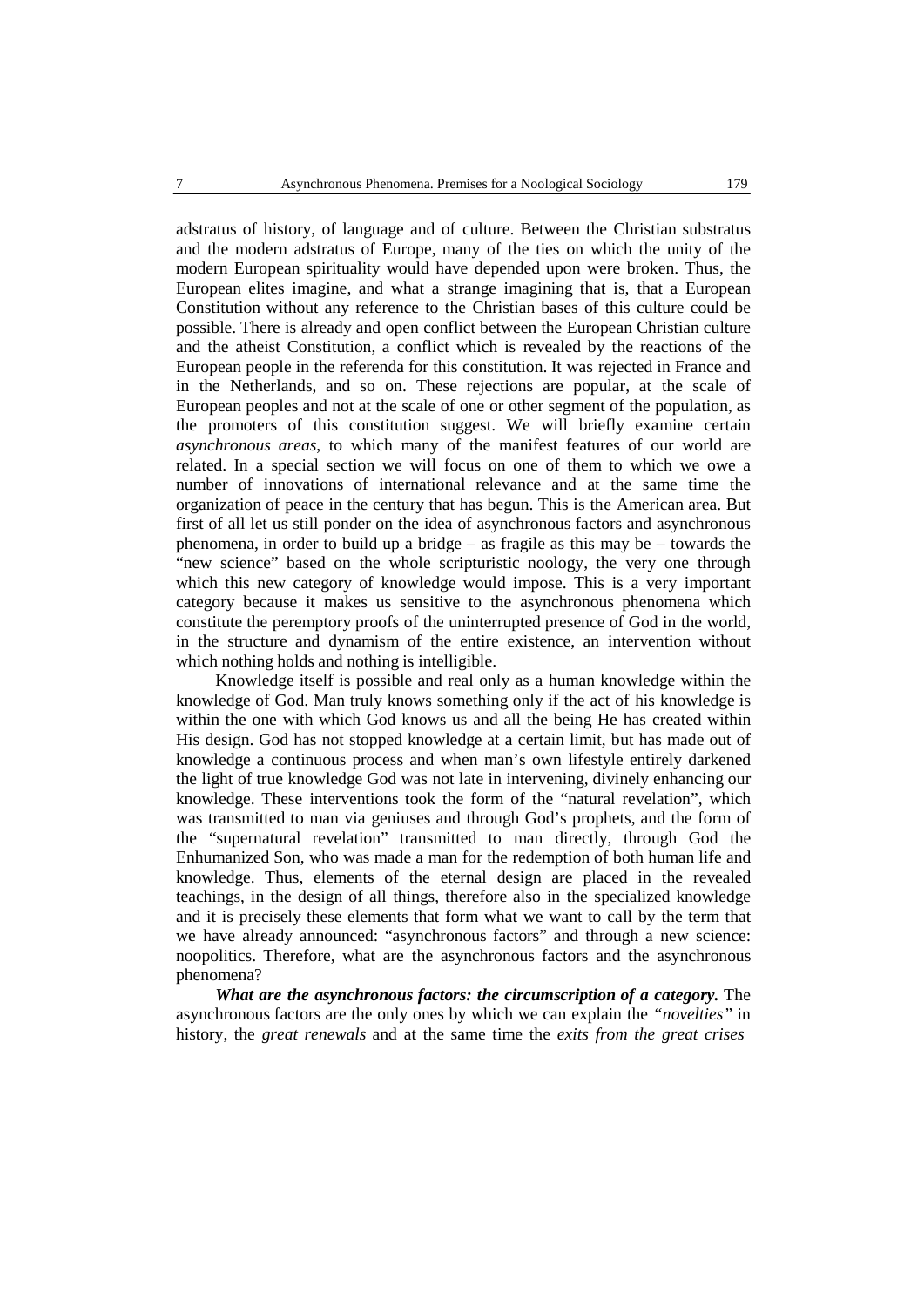180 **Ilie B** descu 8

which the historians of civilizations have called *"crises of civilization"* or *"cycle ending crises"*. How could we define these factors that have such an "atypical" typology? In a first "circling" of the term, we will mention that the *asynchronous factors* are those that intervene in the unfolding of a phenomenon, without emerging from the nature of the respective phenomenon, or from its *environment* (space) of manifestation or from *its time*. They derive neither from the *nature* nor the *time* nor from the *space* (place) of manifestation of the respective phenomenon; everything occurs as though the odds of the respective phenomenon would come from "beyond". And this precisely because the entire creation bears on itself, in its structure, the components of God's design. The autonomous man, without God, does not know anything and he does not want to know anything with respect to God's design of the world, to the uninterrupted action and intervention of the divine providence in the world and in history. We commit ourselves to all these theories as well as to those of the likes of Berdiaev and Evola, who showed that the edifice of European modernity bears the stigma of the autonomous man, who considers himself the only being endowed with reason and with an *ego that mirrors* the universe. It was from this kind ofhallucinatory belief that the moderns have emerged. From the moment when they closed the world's arch in a vault without God, the edifice crumbled immediately because in that very moment when the vault of the edifice was being laid out, the resistance parameters were being ignored, the asynchronous factors which are not from this world and which are maintained in the creative act, in any creation and construction as a continuous dialogue with the very *directions of God*, with "what is not shown and is hidden in his wisdom". God has made the world in such a way that the factorial parameters of his design became intelligible to the one who is dedicated to the ascending experience and knowledge, experience and knowledge which become, otherwise said, steps towards heaven. We have called these parameters *asynchronous factors*, because they always elude the descending time, which leads to death and destruction of all that belongs to the natural, material side of existence. All things contain, in their own way, such asynchronous factors and only the wrong kind of knowledge has lead to the lack of knowledge of the real nature of things. The work of the Holy Spirit has seeded in things more than simple "characteristics" wrapped up in the features of the respective thing, as something given and definite. The work of the Holy Spirit has seeded in all things, together with the thing's features the thing's uses which make of the thing a *sum of unimagined, wonderful promises,* so that the thing is at the same time the location of a fulfilling manifestation, not only of the merciless passing which bring ruin and destruction.

*The second defining characteristic of the asynchronous factors, one that is* even closer to the etymologic meaning of the term, refers to their most important characteristic, namely that they have a *different rhythm*, a *different pulsation* compared to the *time of the phenomenon's manifestation*, therefore to its historical or natural *rhythm.* These factors are asynchronous, transhistorical and have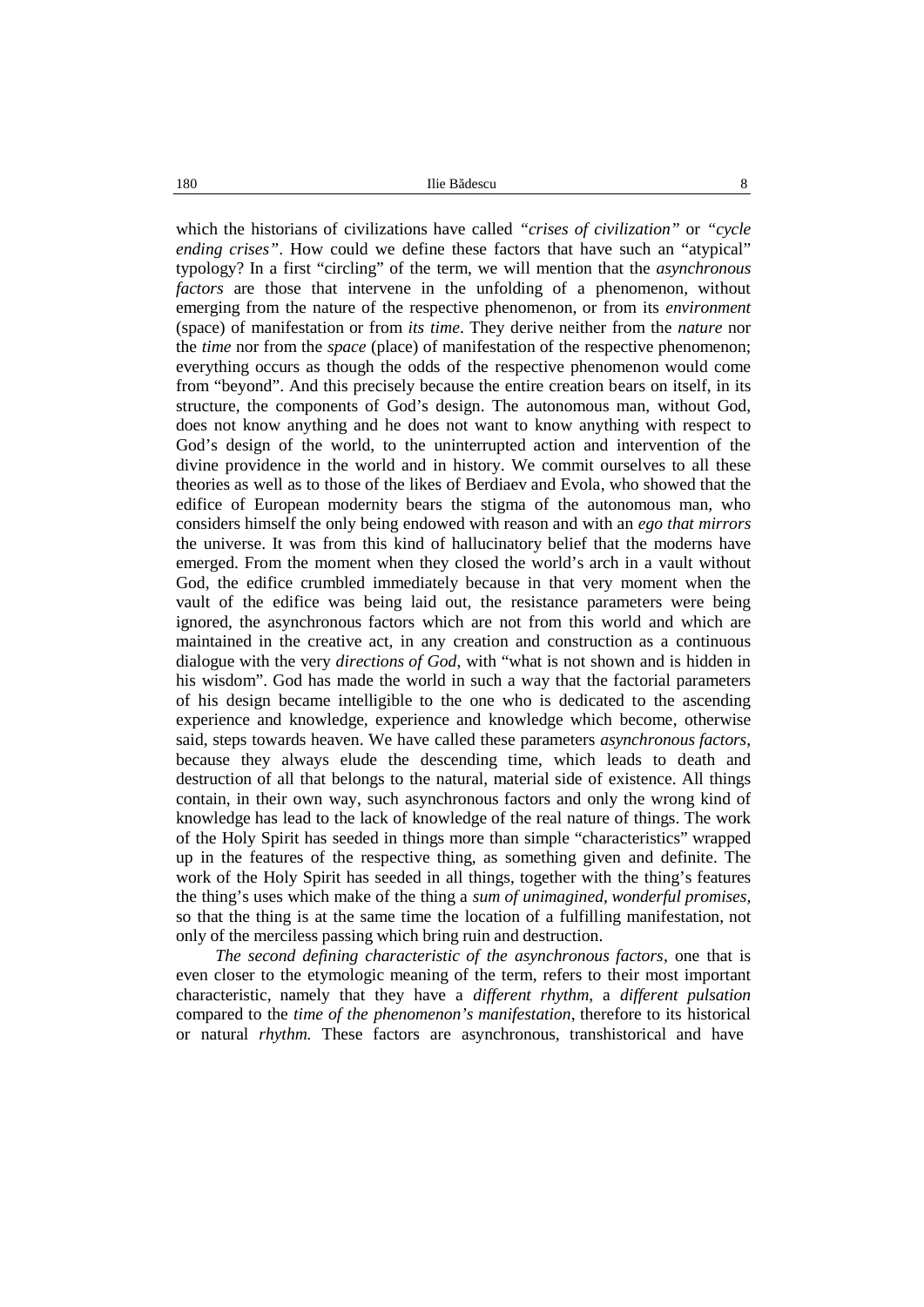supernatural origin. Their manifestation *obeys laws that are not from this world*, laws that, otherwise said, have a *supernatural, transreal character*. Their rhythm does not come from *the rhythm of historical time*. The life of the human species is therefore traversed not only by only one rhythm, by the pulsations of a unique and irreversible time, but by two rhythms, it is ordered according to two temporal patterns, which leads to the co-presence in all epochs of two temporal series, not only of one, as it would be inferred by the immanentist vision of history (which is the essence of historicism), and of two time propagation directions, an ascending and a descending one. While *historical time* is pulling us downwards with the arrogance of the elites, of the emperors, with the attraction for pleasures, with the pride of ideologies, all these hiding idolatries, the *asynchronous factors* (unhistorical at the same time) are pulling us upwards. In their supernatural striving they take over the fragile forces of those who are good and humble in this world, making them strong and victorious, and make the rulers of the world appear as unhappy debtors to the despised weak. It is just as in Mihai Eminescu's poem "You hear as the weak are crying far away// and the oppressed towards us// it is the voice of gentle Basarabia // in the last day of this world". The *triumph of gentle Basarabia*, crushed by the oppressing arrogance of the ephemeral worldly rulers is heard through the voice of the weak and oppressed. Their cry is the same as "the voice of gentle Basarabia // in the last day of this world", that is, in the day when the justice and truth of the many and humble is victorious. That cry is the victory of the rhythm in the depths. Through it, the ascendant movement of the world is triumphant as well as justice and good, which shows us that the "weak", the many and the humble are the axis of the world. They form the asynchronous factor in life, the resort through which the strong light of love, truth goodness and justice, enter history and the injustice of ages.

As opposed to everything that is actualized, the asynchronous factors are *pure latency, active virtuality, and axial formative*. They enter structures and therefore they allow and even induce *determinant chains* in the structure of events, while they are *indeterminate by principle*. The asynchronous factors are "free" of any spatial or temporal determination. Of course, the most terrible and the freest of any cosmic-historical determination among all asynchronous factors is the *enhumanization of God the Son*. Nothing in history and in the universe could have induced such an event. It is absolutely non-deterministic. This "event" has brought a different calendar, stronger than the calendars with which the great civilizations so far had operated, like the Egyptian one, the Asiro-Babylonian calendar, the ethnographic calendars and so on. They lost all relevance, appearing incapable of constituting a *frame of chronological reference* for what happened then and afterwards. Otherwise said, the event did not occur *in the same time*, in the time of those calendars and of those oriental civilizations and empires, and it became incomprehensible for the calendars of that time. This is why this kind of event cannot be explained "in time", in "that time" but outside the historical time when it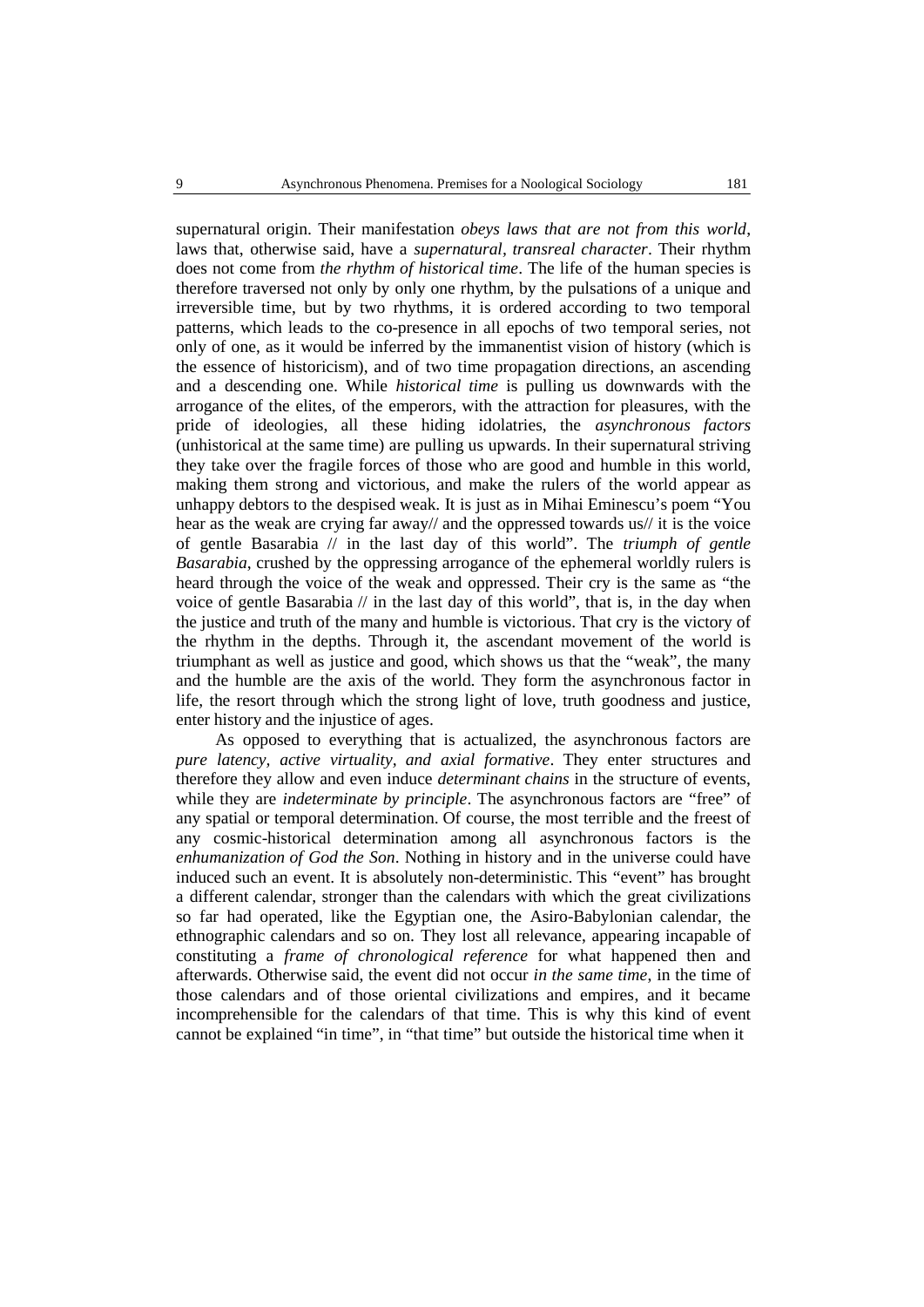happened. Through this second defining feature of the asynchronous factors we have obtained an explanation for the term itself, that is, we are allowed to use the term asynchronous factors and not achronism, achronistic factors as it would have been required by their first feature – atemporality. In fact, the second characteristic proves to be the most significant in the historical and sociological studies, because the asynchronous factors, although they are atemporal in their essence, in their manifestation, they do take something of the stigma of temporality, otherwise said they do establish a certain time, although it is a new time and a new "place", but still, *there is a certain time and place*. God the Son Himself slept for a few weeks in Andrew's house in Capernaum, not in a place without place but in *that specific place*, on a sort of mat. He wept at Lazarus' tomb in Bethany, Lazarus who was even brought back to life by the Lord's tear and by Marta's faith. He made the miracle of feeding the crowd with only five pieces of bread in Betsaida. All these were specific, humble, ordinary places until the moments that are recorded in the Gospels and the Acts. After that, Capernaum, Bethany and Betsaida were lifted to the trans-historical plan. Through the trans-temporal implication on Jesus' godliness, they become super-temporal "events" and" places, they become trans historical, and trans-spatial, showing evidence of a non-local and a-temporal character.

This is the character of these places and time intervals in and through which *factors* that prove to be asynchronous with respect to the previous time, occur in the individual and collective life. Those time intervals and those places seem not to belong to this time and to this world, they have features which make them exceptional and wonderful times and places, because they have a miraculous, unusual character, although they have a humble, ordinary appearance. The same thing can be said about the miracle of the shepherd in Maglavit, or like the apparitions of the Virgin in a humble place to a humble girl, or like Andrew's house in Capernaum, a humble house with a sort of mat for sleeping, or the region of Betsaida, one of the most ordinary places in Judea, but which became an entirely extraordinary one through the unprecedented act that the Savior made there, an act which cannot be explained by any aspect of the history and circumstances of the time , no matter how small or how hidden, and so on.

Last but not least, *the third feature of the asynchronous factors* is their *semi mysterious* feature. They are only attested by some of their frames of actualization, but they are not explained by those frames. By this particularity, they confirm their trans-category character. Thus, excepting the revealed teachings where certain asynchronous factors have a "name" without thus losing their mysterious character, we can speak of them as *imponderables* that are attested but not explained, and therefore we cannot refer to them as to measured and full-fledged parameters. The gospels attest the seven miracles, and give them names, without the act of naming extinguishing their mystery. Who, for example, can explain the Eucharistic mystery?! And nevertheless, a great doctor such as Keneth McAll (*Healing of*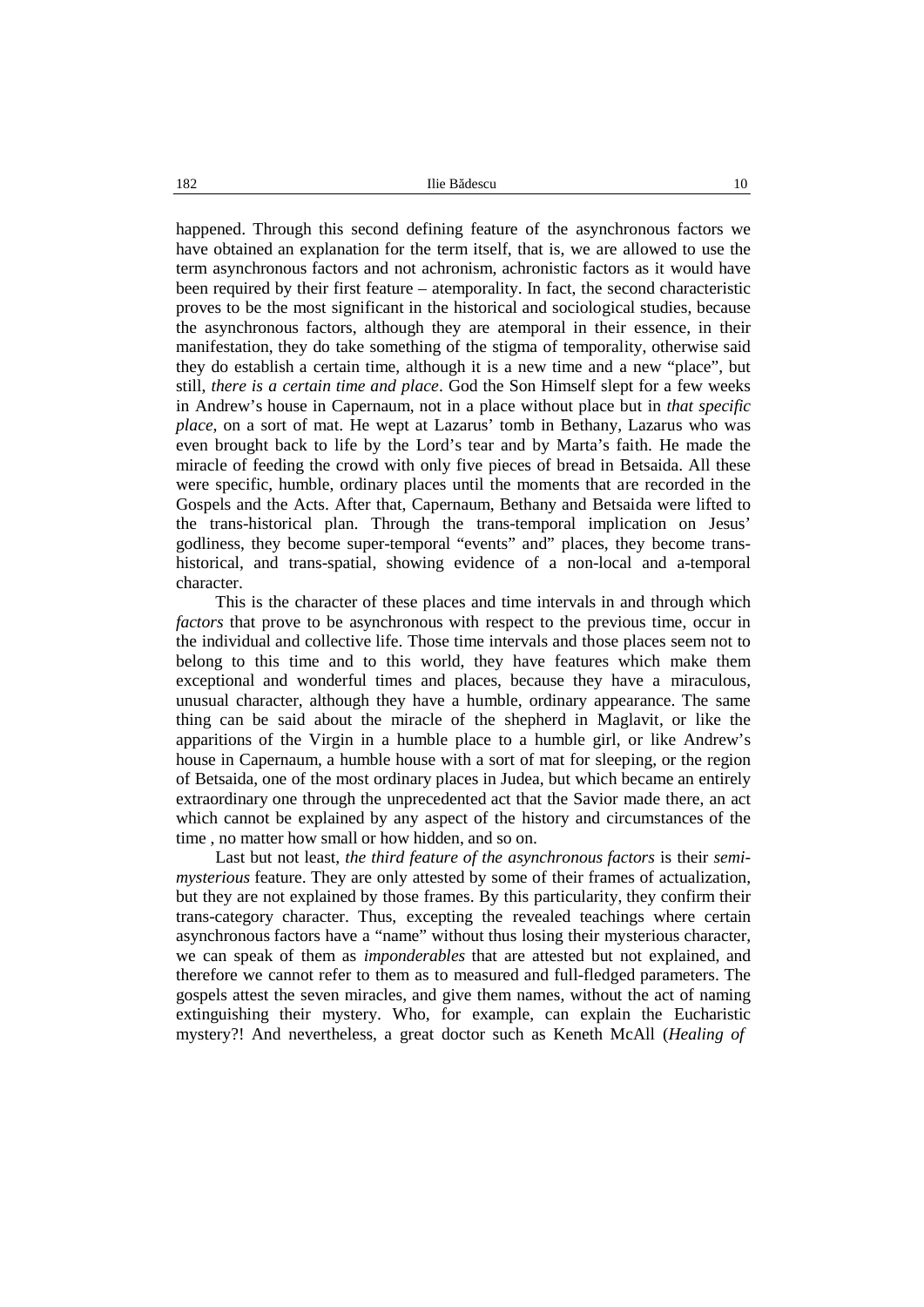*Genealogical Tree*) is producing peremptory evidence on the efficiency of the liturgical therapy. As for the Christian, the latter "knows" without comprehending that the mysteries are extremely powerful in human life and if he keeps within the righteous order of faith he would not dare trespassing them, although nothing within history forbids him to. The proof of this is precisely the fact that he has trespassed them in the last 200 years and to a great degree, in an avalanche of sins, lost ways and, therefore, falls. Moreover, there are even Christian confessions that do not even give these mysteries great value. Although they do not trespass them, they do not obey the rituals that keep the faithful in their horizon of actualization. These rituals are, otherwise said, actualization frames for the believer, and have entirely mysterious effects. This is the difference between an Orthodox Christian, for example, and a Neo-protestant Christian. The orthodox and the catholic give special significance to the rite through which, in certain days and in certain ways that are fixed by the authority of the Church's tradition and through the universal model of the patristic Church, one has to fulfill the acts that are meant to bring us back from our wondering way to the righteous order and in direct connection with God as a person. On the contrary, the neo-protestant believer reads the frames of this kind of experience in the frames of everyday life.This difference had its role in the late modern epoch. Since the moment of the conflict between the freethinking intellectuals and the priests in the  $18<sup>th</sup>$  century – the moment when intellectuals began to relate to an autonomist philosophy – the effect of this conflict was much more destructive in the catholic and orthodox areas than in the neo-protestant ones. This happened because, due to the communitarian and total character of the faith manifestations with the neo-protestants, the intellectuals of this church never departed from the community of believers as it happened with the Catholics and later on with the orthodox when communism appeared. Thus, the neo-protestant elites remained under the guide and control of the Church, which was no longer the case for the Orthodox or Catholics. Here the elites "escaped" from the community. They placed themselves under different influences than that of the Church and sometimes even moved against the influence of the Church, departing entirely, in their worldly manifestations, severed themselves entirely from the demands of the Christian order, without the Church having excommunicating them (we find an exception for the Catholics with the inquisition, but the acts of the inquisition did not prove defending of the dogma but of the Aristotelian character of the doctrine, which explains this inquisitorial character of the reaction to deviation – a character which would not have been possible in dogmatic terms, a fact that is confirmed by the sister universal Church, the Orthodox Church, which did not taken on nor created this kind of reactive institution). The fact that the asynchronism of the two times, the liturgical and the circumstantial or profane time, has become so obvious in the elites of the orthodox and catholic peoples could also explain the spiritual superficiality characterizing many that declare themselves orthodox or catholic in relation to the uninterrupted character of God's demands for all the moments of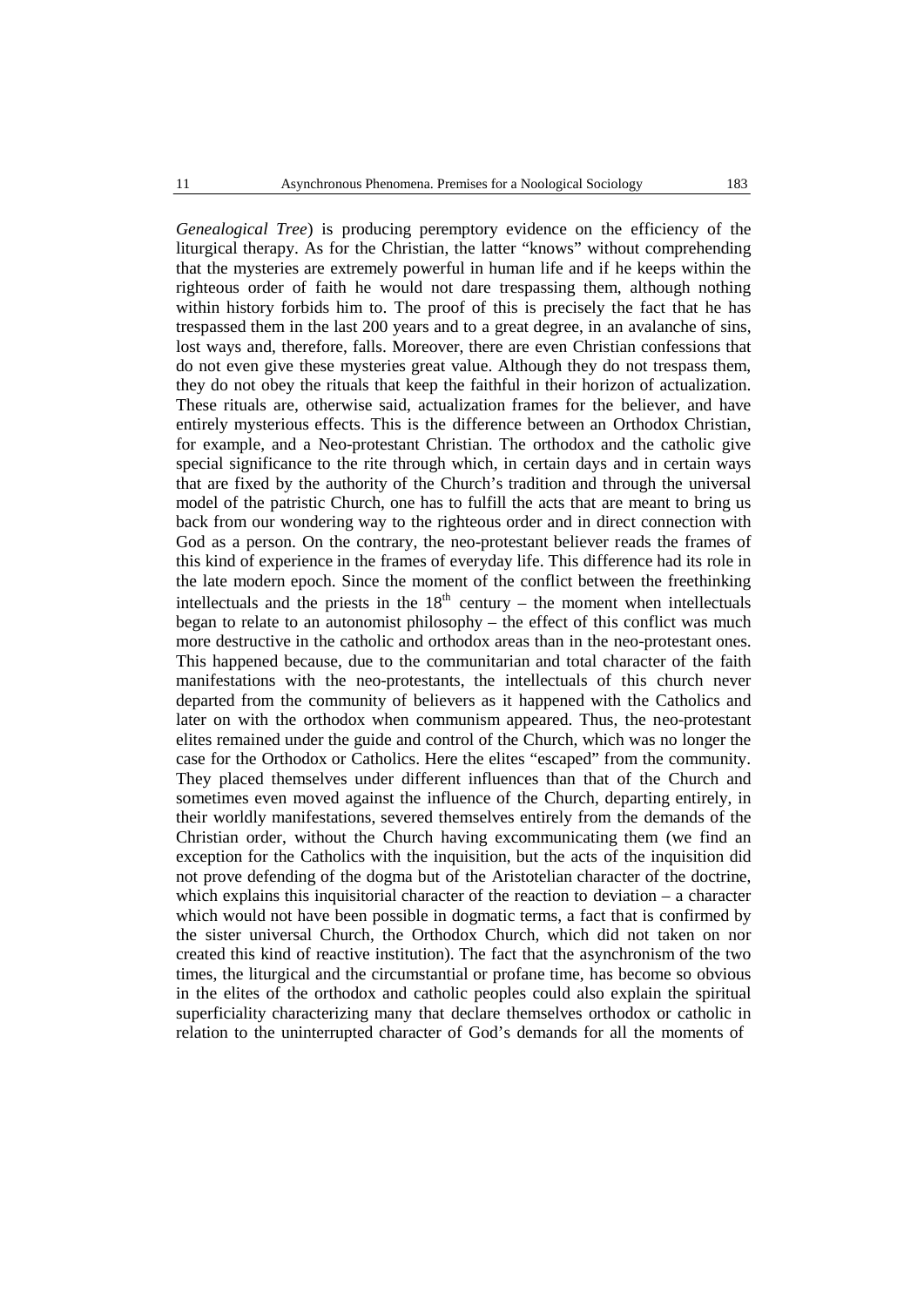184 Ilie B descu 12

life. This dualism, emphasized by the elites' secularization phenomenon, has given birth to the risk of a breech between the churchly and the worldly (profane) man of everyday life, a breech between the moment of the liturgical experience and the moment of ordinary experiences. These breeches are responsible of the pharisaism so frequent with the lay elites of the Eastern societies, a fact noticed by the theoreticians of forms without fund. Between the façade and the background there is a breech that C. Radulescu-Motru sees as illustrative for the pseudo-culture of Eastern politics and for the disease of pseudo-cultivated societies. Faith stops when certain rites are fulfilled without belief and only for the sake of appearance. The demands of faith are abandoned at the exit from the Church, meaning precisely when the respective individual has passed the fence that surrounds the Church yard. This is the great evil or Eastern societies, more precisely, of their elites. Between the profound faith of the poor and the pharisaical faith of the rich there has always been a breech, attested by the gap between the seemingly (only seemingly) Christian attitude of the rich when he relates to the Church's space and system of reference and his consumerist, selfish, pharisaical verging on cynicism, attitude that lacks all Christian demands, when he does his businesses and orders his worldly life. Worldly life and churchly life are in one of the ugliest conflicts in almost all Eastern elites and in politicians, "capitalists" and intellectuals. This phenomenon could be related to the consequence of a certain centralism of the rituals related to mysteries, which had not yet occurred in the rural societies of cosmic Christianity. An Eastern countryman would feel as a continuous participant in the great unfolding of the liturgical mystery, as it is attested by the cosmic liturgy with the South-Eastern European peoples until mid  $20<sup>th</sup>$  century. On the other hand, today's inhabitant of the city considers this a strict task of the priest while he himself is satisfied with participating in the Holy Liturgy from time to time. Thus, the breech between priests and lay people is emphasized and it is a tragic breech for the spiritual condition of man nowadays.

The importance of asynchronous factors is crucial for every science and, at the same time, it can suggest a possible bridge between science and religion. Through the theory of the asynchronous factor we can recuperate, for the land of science, the presence of the *divine providence* in everything that happens. The asynchronousfactors are present in all processes, in any dynamism. Their existence turns comprehensible the *processes* that are in fact a progress from a *maximum indetermination* to a *progressive determination*, in agreement with the trans historical rhythm and to the new direction imposed by the asynchronous factors. Otherwise said, the asynchronous factors induce a more and more powerful structure in their propagation environment and in the temporal sequence in which they have occurred, a structure that is maintained up to a limit that cannot be overcome in a *linear manner*, but through the interruption of the series and through the displacement of the evolutionary line towards the unpredictable and indeterminate emergence area of the *line* of a new becoming and, therefore, of the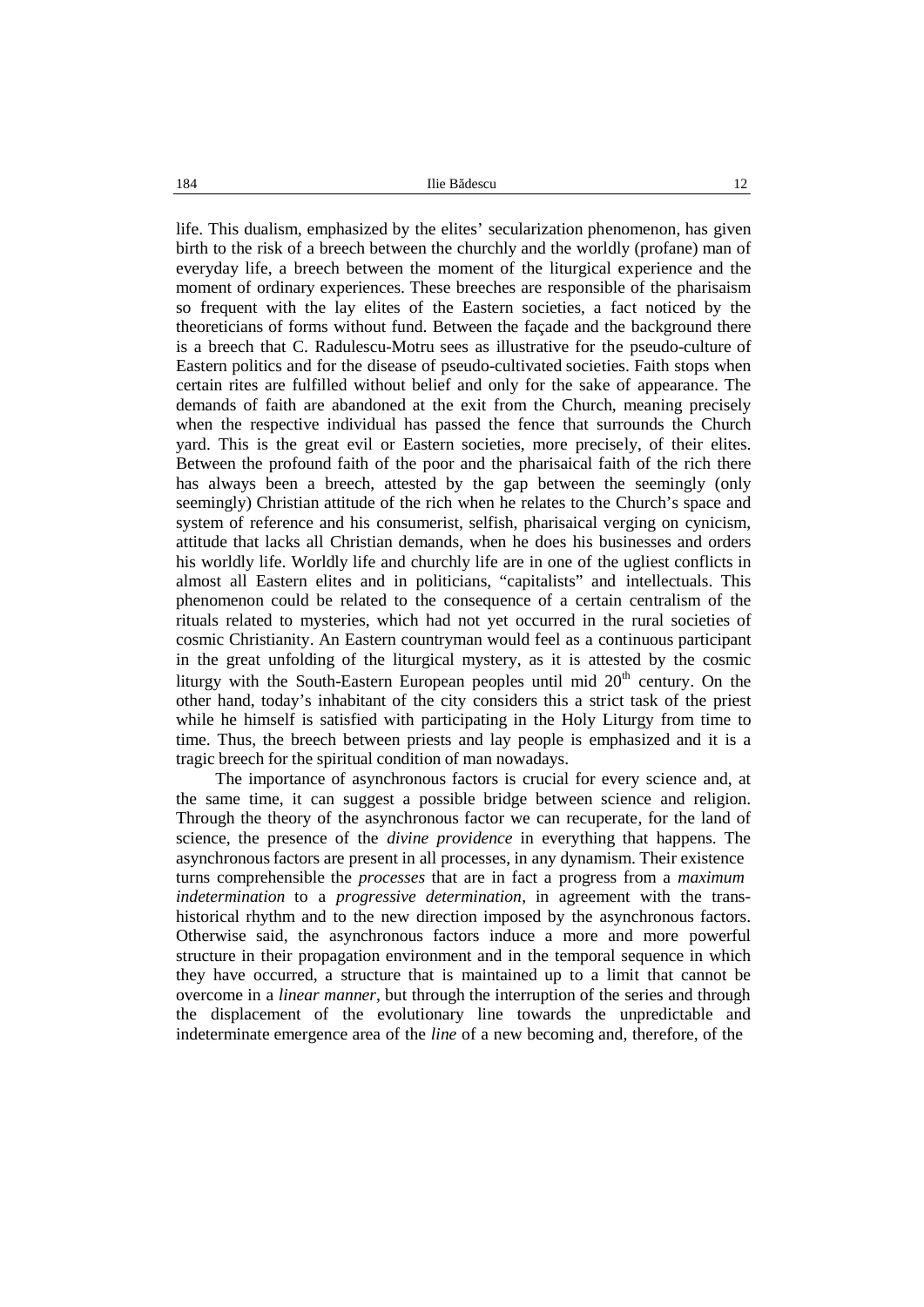new historical cycle. P. Sorokin, a sociologist exiled by Lenin from Bolshevized Russia, has gathered evidence that is irrefutable by universal history that a historical cycle begins with the emergence of "idealist," religious systems and ends with the triumph of sensualist-empirical, immanentist civilizations which lack the divine reference point. The exit from the crisis of this kind of civilization cannot be anything else than the return to the great religious cycle. This shows that in the secularist civilization's point of lethal crisis a phenomenon occurs which is totally unpredictable in the terms of that civilization. This phenomenon consists of the growth in the density of asynchronous phenomena, of religious experiences and only in this way mankind, tired by secularism, can get out of the sensualist interregnum. It is true that the agents that make possible this exit from the crisis are others than those who were predominant within the sensualist civilization, thus the spatial dimension of the evolution line. Therefore, a historical progression series ends with discontinuity and spatial movement. We call these *cyclical progresses* synchronism or synchronizations, and their interruption, followed by the displacement of the evolution line, are called by the term of *asynchrony*. The cyclical progressions or synchronizations are those through which asynchronous factors become relatively comprehensible, recognizable and, to a certain degree, determinable, so much as to permit us to notice the semi-mysterious act of their intervention in the processes and phenomena of life and history, not more than that. These cyclical projections are, of course, due to the asynchronous factors that are present in their manifestations as *axial factors* although most of the times those who witness their actualizations are not even aware of their intervention, not even when they are the agents or, more precisely, the vessels of this actualization. The power of these factors becomes noticeable especially in the intervals of interruption of a series, of a historical projection and of the inevitable spatial displacement of the evolutionary line. The asynchronous factors are the cause of this phenomenon. Because of their intervention in history, the world acquires the power to get out of the blockages in which it enters from time to time. This confirms the incapacity of elites to solve the crises by themselves, and therefore immanently.

Such blockages have been noticed by all theoreticians of civilizations. Toynbee, for example, calls them *interregnum periods*. They are typical for those intervals of endemic crisis of a civilization, a crisis for which an elite and the respective civilization do not seem to have intrinsic solutions (A. Toynbee, 22-23). In such periods, the elites can no longer maintain themselves at the top of history with their *creative contribution* but, as a last resort, with their dominance. They become simple *dominant minorities*, as Toynbee calls them. Therefore, we must ask ourselves today whether the state in which the world finds itself does not look like the *periods of interregnum* and to analyze things from the perspective of the *geopolitics of asynchronous factors* which intervene in such intervals in order to get the world out of the blockage and dead end where it was pushed by the dominant elites up to the moment the interregnum interval is broken.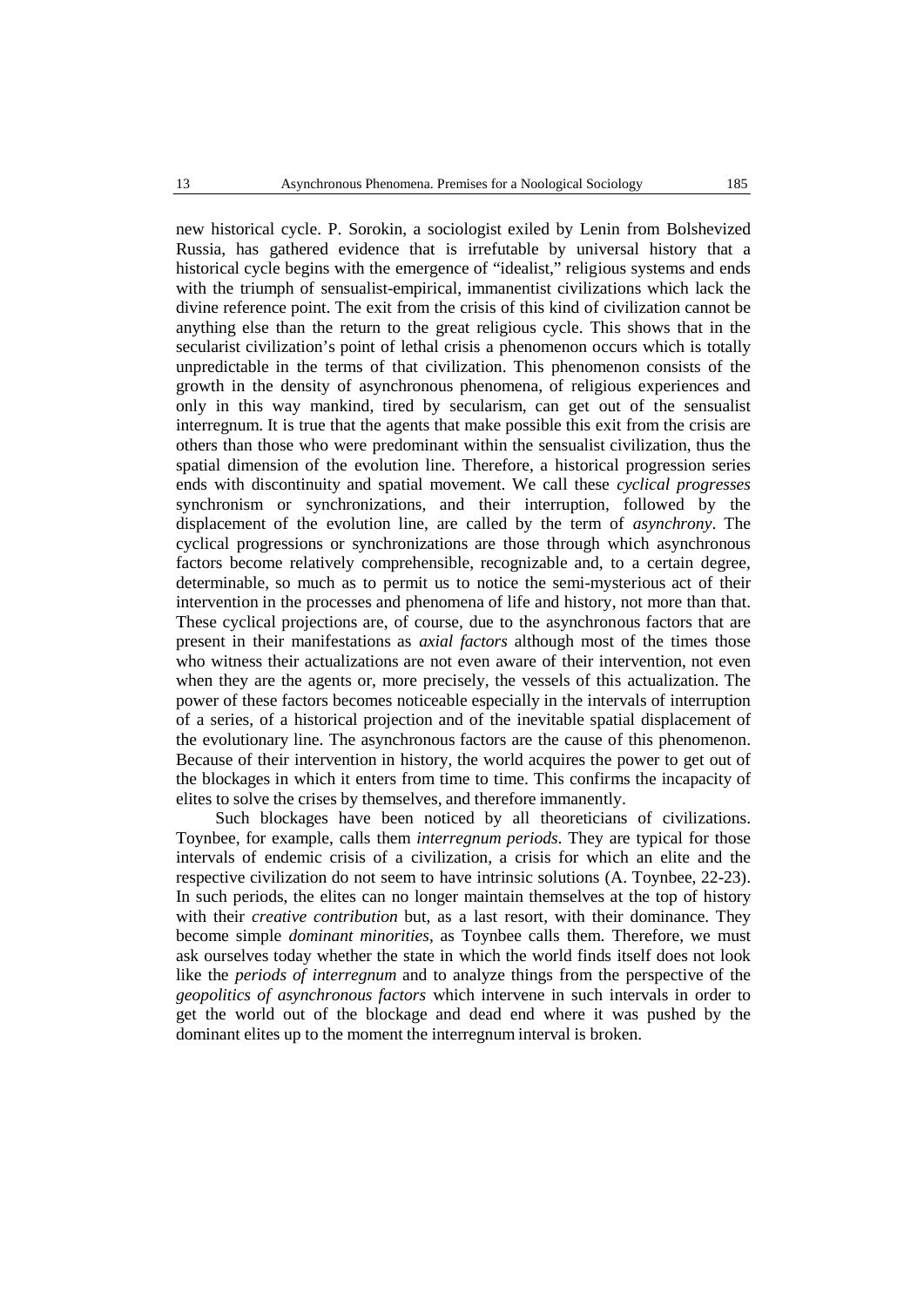186 **Ilie B** descu 14

We are therefore directed towards a brief examination of the answer given by European intellectuals to the issue of asynchronous factors in the cycle of late modernity. Together with late modernity, meaning the period after the  $18<sup>th</sup>$  century – also called the century of the "enlightened" – a strange phenomenon occurs: the intellectual elites of the epoch overturn the meaning of asynchronous phenomena, initiating in history the cycle of great idolatry of ideologies. This phenomenon can be compared to the overturning that the chosen people suffered while Moses was on Mount Sinai, when Aaron, at the request of the people, consents to make them a golden Calf, to which they could bow. The new "golden calf" of the enlightened era was the idolatry of reason and those who performed this act were the elites of the French revolution, prepared by the secret groups of the enlightened. That was the historical beginning of the long series of affirmation of an glove-like overturned Europe. The era that began with the French revolution was to have its climax in the Bolshevik revolution and later on in the great antichristian scenario of Eastern Bolshevism, which we can study in the compressed experience of the "communist reeducation" in communist prisons. The climax of this experience was reached in the communist prisons in Pitesti, Gherla and Aiud in Bolshevized Romania, the country that was hated the most by Bolshevik antichrists. The overturning that brings in the foreground of history the supremacy of ideologies was to be followed by a second one, which Mumford called "the uprising of libido," which has its climax in Freudianism, just as for the intellectualist cycle we have the climax in Hegelianism and Marxism. Just as in rationalist views everything that exists in the epiphenomenon of reason (reason of history according to Marx, absolute idea according to Hegel), in the light of Freudian pan-sexuality, human behavior is the epiphenomenon of sexual instinct, on the pleasure principle, of the libido.

*Asynchronous factors in the light of historiology.* On November 9, 1793, the elites of the revolution were rededicating the Notre Dame cathedral to the goddess of Reason. That was the dawn of an Europe that contained explicit directions for the rejection of the "revealed religion," orienting every question to human reason as if towards the ultimate authority and source of answer. In its doctrinarian form, this new orientation was exposed synthetically in a famous book by Kant, "Idea of Universal History from a Cosmopolitan Point of View", as its title was translated by W. Hostie (apud Patrick Gardiner, ed., "Theories of History", Glencoll, III: Free Press, 1959). In the light of *explaining* the world on the background of this Europe and of this world, history is a "rational process" because "reason is the one that provides the plan and purpose of history" ("the history of the human race, seen as a whole, can be considered as the achievement of a hidden plan of nature meant to implement a political structure that is perfect in the inside and because of this perfect on the outside, under the form of a unique state form in which all capacities implemented by it in people can fully develop" (apud Montgomery, 13). This "inner" Europe was the first time eclipsed in the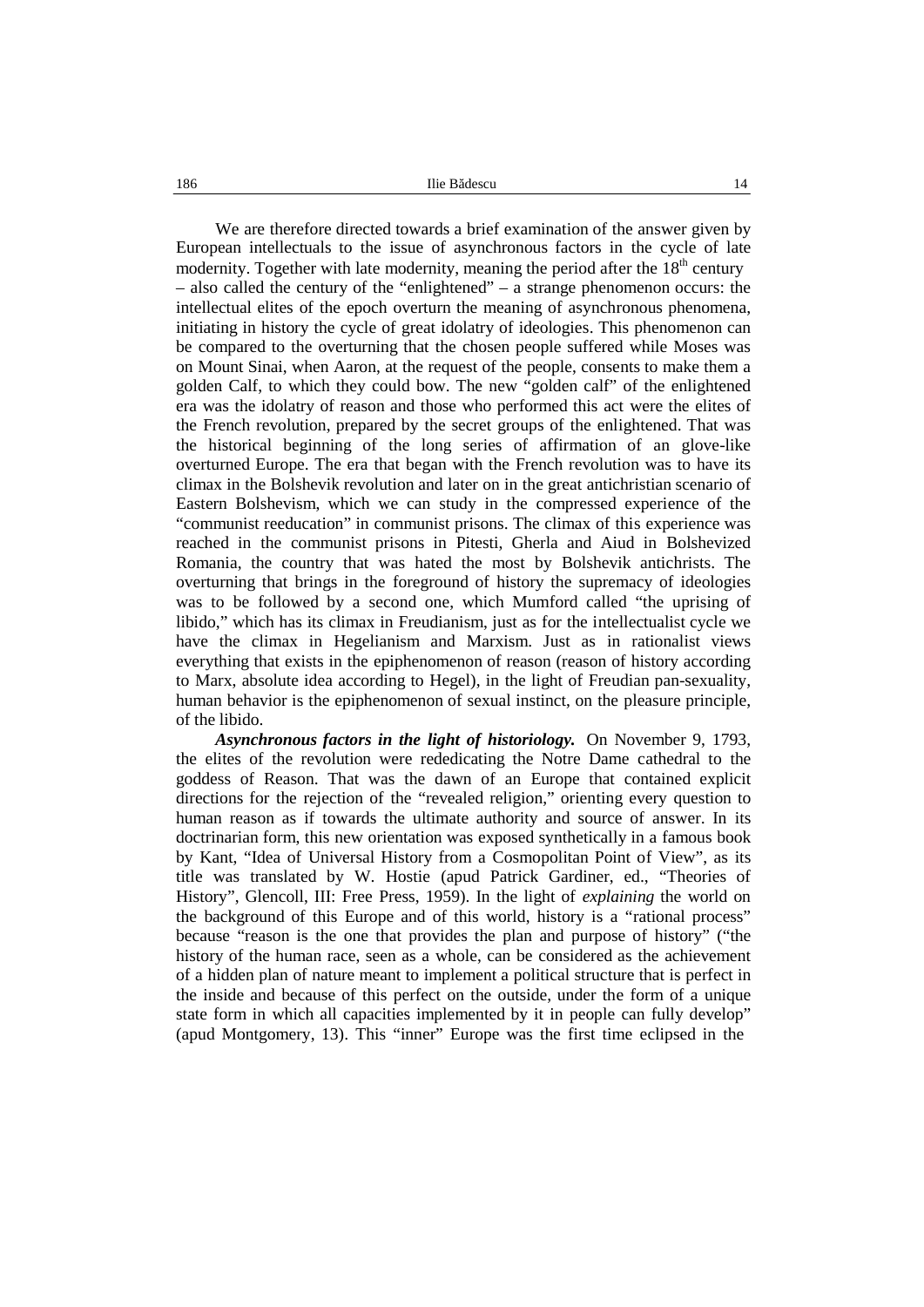great Romantic epoch by another model with another *spiritual rhythm (*Wallerstein, 1974). Together with these "subjective" Europes of the  $18<sup>th</sup>$  and the  $18<sup>th</sup>$  centuries, there was another one that appeared around the same epoch. This third one is ignored by intellectual groups but it was later on transposed into a first project and first movement of universalizing history through the American agent. That inner Europe whose *model* was triumphant in America can be conventionally called "*Florentine Europe"* because it has its first forms and formations stocked as testimonies and as models in the works of great Florentines, among which we have studied in a different work Leon Battista Alberti (Badescu, 2003). His work is a spiritual document through which we obtain information on this "model" of world which was to direct the process of renewals on the structures of Europe and, later, on the world itself in the postmodernist cycle.

In the light of this model, the world is the *product of spirit* more than the *product of economic, political or military forces*. The expression of the *spiritual power* in the process of molding the world is that of the *ways of spiritual organization* of the peoples and of the world. In "Noology" we have called these *spiritual ways*, which are at the same time *ways* of organization and patterns of spiritual experience (traire), noological or spiritual frames (Badescu, 2000). The world is build inside through the contribution of these spiritual frames, transferring itself in a plan of ethno-spiritual or ethno-historical competitions which do not oppose peoples or social classes but the very *ways of spiritually organizing the world.* These "ways of spiritual organization of the world" are the means by which God's providential work (His care for the world, God's grace) are brought into the world. This work is communicated to the world through charismatic persons, saints, heroes, geniuses, great reformers and so on and through their works, which summarize (under the form of models, typologies, proto-categories, prototypes, proto-orientations, archetypes, etc.) the spiritual ways of organizing the dynamisms of life. These occur asynchronously compared to the circumstantial historical time which brings ruin and decline in everything except what has spiritual nature. These exceptional "works" are therefore spiritual proto-organizations, nuclei of the "spiritual organization (structure) of existence" (and take various forms, from rites and customs to proverbs, rules of life, teachings, works of literature, philosophy, ethics, art, theater, theology, science and so on, institutional formulas, practical guides, etc.). They contain the world's "spiritual reference point" and thus acquire, besides other qualities, that of "spiritual documents" regarding the state of the world and the ungoing of history. *Ethnomethodology* tells us that reality is essentially the product of our *interpretations* being always constructed and reconstructed (the essence of deconstructivism). Noology states that before our i*nterpretations* are our *"experiences."* The *experienced* world becomes (due to experiences) an organized world, and thus we can say that the *experience patterns* are for the world (trec asupra lumii ca *tipare) patterns of spiritual organization of everyday life.* In other words, they acquire the quality of*noological or spiritual* frames of existence, and therefore of human manifestations, both individual and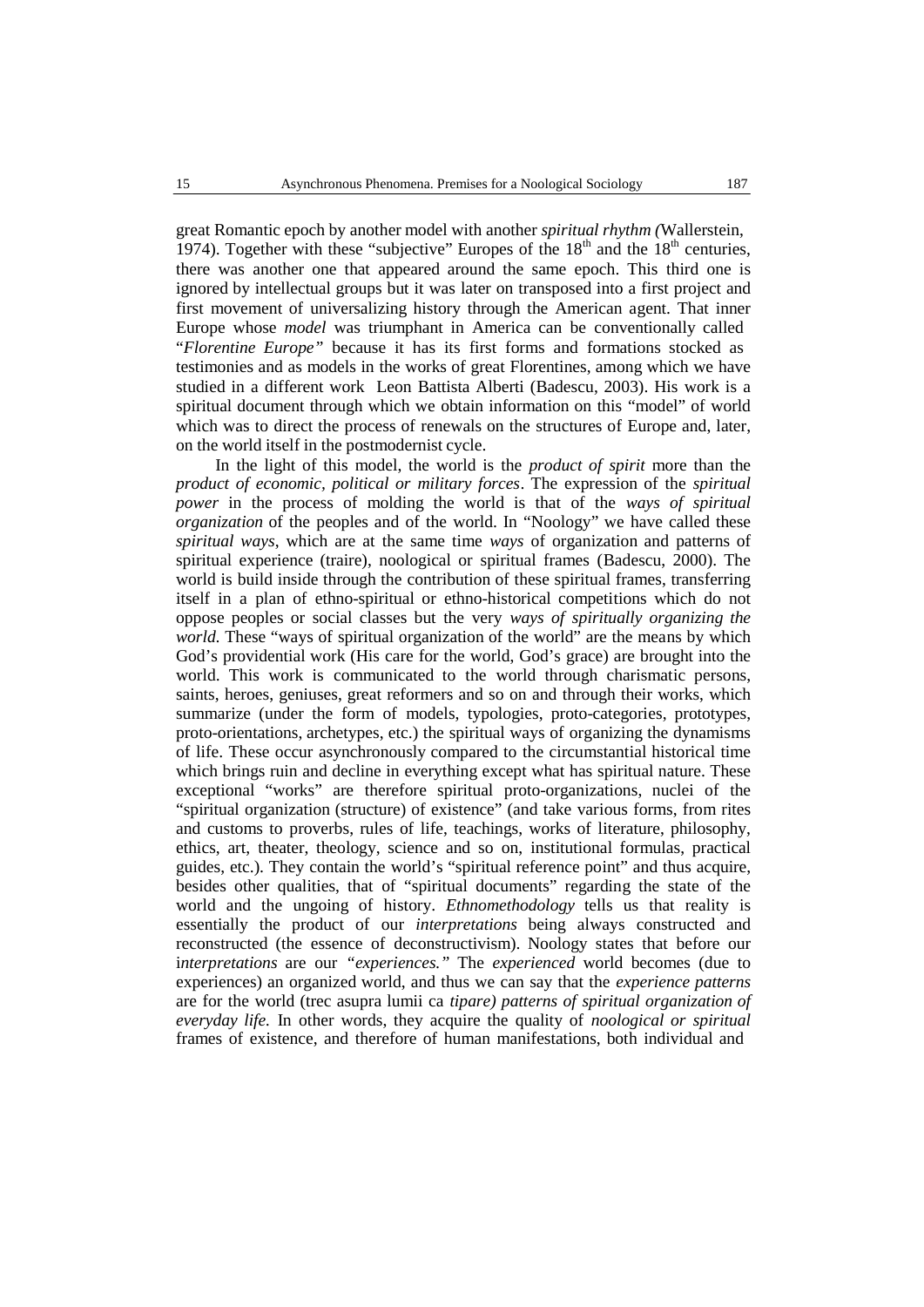collective. This is the operational meaning of spiritual or noological frames (ethnomethods). They are at the same time *pre-orientations*: patterns for a spiritual ordering daily life. In a way, this term has a semantic equivalent in the paradigme. The noological study of the world begins, therefore, with an inventory of spiritual or noological frames (ethnomethods) and ends with emphasizing their architecture, meaning their degree of latency and actuality and of their efficiency at a certain moment. Compared to spiritual or noological frames, all the other expressions of the spirit, starting with "scientific theories" are secondary, that is, they can be used only as angles for *reading* noological frames and in no way as "primary descriptions" of the state of the world. The description of the world's spiritual conditions begins in the moment when the "reading" of the spiritual documents in one epoch have mediated the identification of the predominant spiritual frames in the respective epoch, in a certain people, a given society, an elite, in its experiences, meaning at the level of its spiritual manifestations. The predominant noological frames in a given society, the concrete spiritual experiences of its members, also contain the prophecy of a certain world, meaning its outline, read through the hypothesis of the permanent spiritual triumph in the world.

"In this process [of spiritual organization of the world], Hegel underlines, the hour of every nation strikes only once, the moment in which it serves as a vehicle for the rational spirit of the world and thus it brings its specific contribution to the history of mankind" (Montgomery, 14).

According to Hegel, history is in turns oriental, Greek, Roman, Germanic. For the sociologist, Hegel's "solution" is "speculative," lacking all "descent" into the real world. In this vision everything occurs "from the top to the bottom," from an "objective spirit" towards the great historical process. The fact that this objective spirit "chooses" in turns another coat, first oriental, then Greek, Roman and eventually Germanic, calls for explanations that Hegel does not provide. Moreover, we do not understand the reason why the "objective spirit" has decided to wear *in aeternum* the Germanic coat. It is true that Hegel refers this entire dynamism to the role of "great people" who play the decisive part in crucial moments, but why they appear and disappear in a certain space and time remains an obscure issue. Hegel was to try to save his vision by resorting to a unique method, a sort of "reason" that self-generates like Athena from Zeus' head // Afrodita din capul lui Zeus (Atena, zeita intelepciunii, s-a nascut din capul lui Zeus; Afrodita, zeita frumusetii, s-a nascut din spuma marii). This self-generation is called by Hegel "dialectical" and it consists in the universal tendency that the idea has in its unfolding, through all the dimensions of reality (from the biological to the historical one), to appear as a thesis that produces its *antithesis*, with the fight between the two giving birth to the synthesis. This synthesis, in its turn, becomes a thesis which produces its antithesis and so on.

Applied in France, for example, "the absolutist and authoritarian monarchy of the old regime can be considered the *thesis* compared to which the imminent anarchy and the liberalism of the revolutionary period appear as antithesis. Both of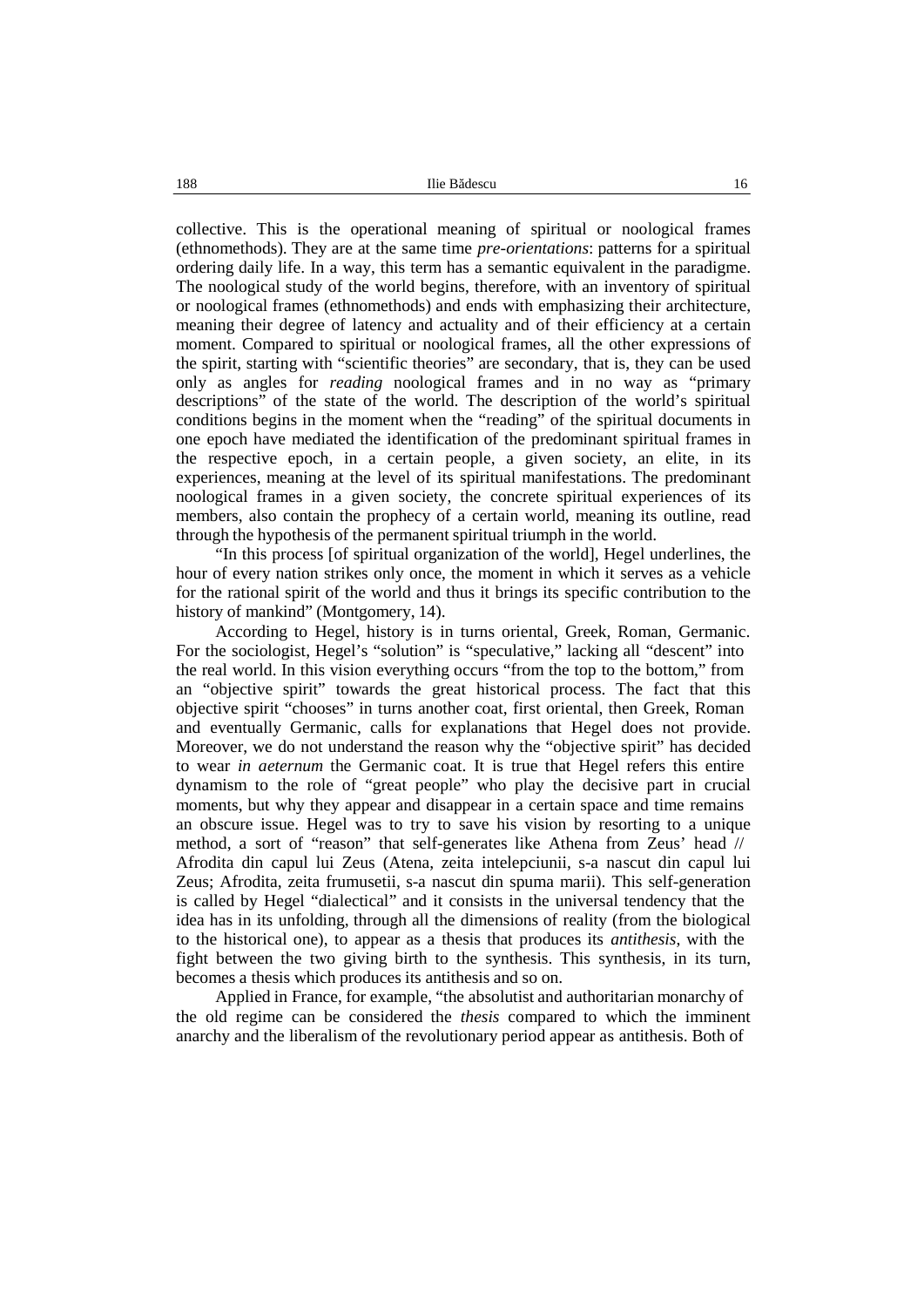these extremes combined eventually result in a *republican form* of government*,* which has adopted certain elements from bothextremes" (Montgomery, *op. cit.,* p. 14). This way of looking at things is, as ithas been said, a legitimist one, because it offers a justification for *evil* in history, since it is related to the fatal (necessary) unfolding of the *idea*. From here to legitimizing the two great pagan invasions in the history of Europe – Nazism and Communism – there is only one step and it was taken by Marx for communism, Lenin for Bolshevism (which is a synthesis between the two), etc. The only supra-historical justification for "accepting" the evil is a promised final liberty and as such everything is assimilated to an incontinent soteriological preaching which urges people to accept evil in the name of the freedom "that will come." The same soteriological incontinence dominates the mind of post-December 89 Romanian and Eastern political and intellectual elites, which invoke, according to the same pseudo-messianic model the event of European integration, which justifies the most aberrant experiments made on the people that is manipulated and fooled in the name of an illusory promise of a future freedom, of a happiness that is to come. Everything is based on exploiting the peoples' soteriological latencies, latencies that in post-materialist epochs are still marked by the historicist patterns, meaning they are still dominated by ideological formulas, by terrestrial promises. This explains the success of the manipulation, the haste with which the masses accept the experiments, pauperization, the theft of private properties, misery, all this evil being accepted in the name of a saving Europe that is to come. In fact, this Europe will actually never come because salvation never occurs when other nations come to those who quietly wait for their conquerors and occupants. The nucleus of all these soteriological exploitations of the human mind is an overturned theology (like the communist or liberaloid one), a class (like the proletarians), an elite (like that of today's "democrats"), which are thus invested with soteriological powers in history. This investiture is the result of a huge propagandistic action and therefore of an extraordinary manipulation.

This *overturned theology* has bared fruit in Marx's doctrine of the "class liquidation" and in Lenin's theory of the "state" that has the right to kill ("the dictatorship of the proletariat") to imprison or send to concentration camps all those who are "different" ideologically speaking (in their ideas and orientation). We realize that history cannot be like this (or only like this) and as such we have to find another *plan* of manifestation which would facilitate our access to the (moral) meaning of the historical movement, and to the meaning of history in general. This "manifestation plan" stops us from anyreductionist attempt to assimilate the "understanding reason" to a historical agent such as *the state* (be this even the democratic state), to any type of historical agent (race, class, elite and so on). Understanding reason is not to be reduced to any human agent, no matter what this agent is. It is manifest only in and through the groups of people that participate in a dialogue. Those who participate in the dialogue are those who *gather* in the same meaning (*conventus*), and the force that keeps them united is the *Word* itself, the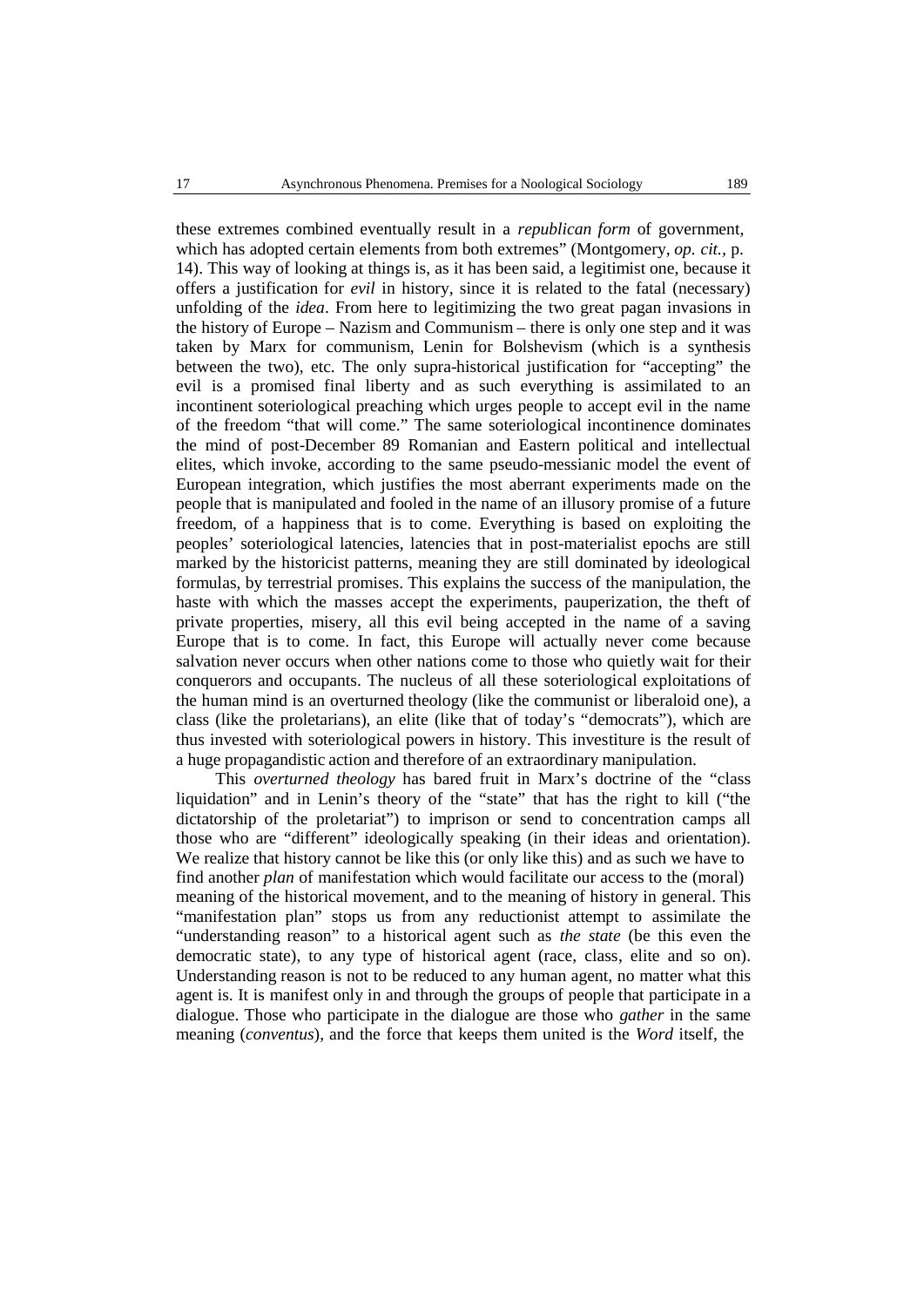enhumanized Word, the Logos made human, through which the being itself was renewed. The word is the very "reason" (the *logos*) of their existence together, a logos that works in and through them, in a mysterious way, though *gifts*. Any "reality" is therefore an "encounter" between the two dimensions: the dimension of *working gifts* and the dimension of the *community* of those who "gather," find themselves together in the same "word" (meaning), just like those that share and confess it at the same time.

Every time those *destined* manage to use together these gifts (or graces) they will form a *charismatic solidarity (born in and through the given manifestations)* in space and in time. This allows us to say that they have found *their way* of "rationalizing" the world. It is established in and through the *community* of the *charismatics, of the gifted ones.* It is in this point that the great sophism of ideological manipulators has squeezed trough. They have preached a degraded word. They have not preached Christ the embodied Word, but an earthly agent invested with powers, which is usually identified with the ideologist, with the doctrinarian of an ideology – the likes of Marx, Engels, Lenin – or with the agent called to impose the respective ideology – the proletariat – but also with the ideological commissioners of the soteriological doctrine, of the announced word. These are invested with fake charismas and their organizations are invested with renovating functions.

It is clear that, since charismas do not derive from anything real and, moreover, they are simple *latencies* (energies that can be actualized) compared to everything that is *something*, they reach the real in a mysterious way and the only institution (organization) that has the right to ritualize the mysteries (entirely) is the one that has received this kind of teaching be it indirectly (prophetic revelation) or directly (supernatural revelation), meaning from God the Son and then on in collaboration with the "saints" who are "the charismatics" of the mysteries (including miracle workers), that is they are channels of the Spirit and therefore **Vessels** of the sacred. That institution is the Church and all the striving of all kinds of ideologists has been to overturn the Church and replace it through the organizations established on the foundation of ideologies, of false promises, as they make promises without the Word of God and even against it, as it happens with Marxism. Thus, the true charismatics are not isolated, but always "encountered," "confessors," "living-together," communities established in the process of gift "management." This is why their organizations or noological frames (at the root of all these organizations, frames or patterns of spiritual experience is the Church, the place where the cult of God is achieved) acquire a paradigmatic value. They radiate, they are adopted as "spiritual methods" for ordering individual and collective life (ethnomethods). The "actualizations" are spontaneous and secondary, that is, first the latencies are actualized spontaneously and in this way the actualized "thing" returns to its source, as if it wanted to recognize its "model," its source, its *cause.* What follows is a process of "unilateral resemblance," that is,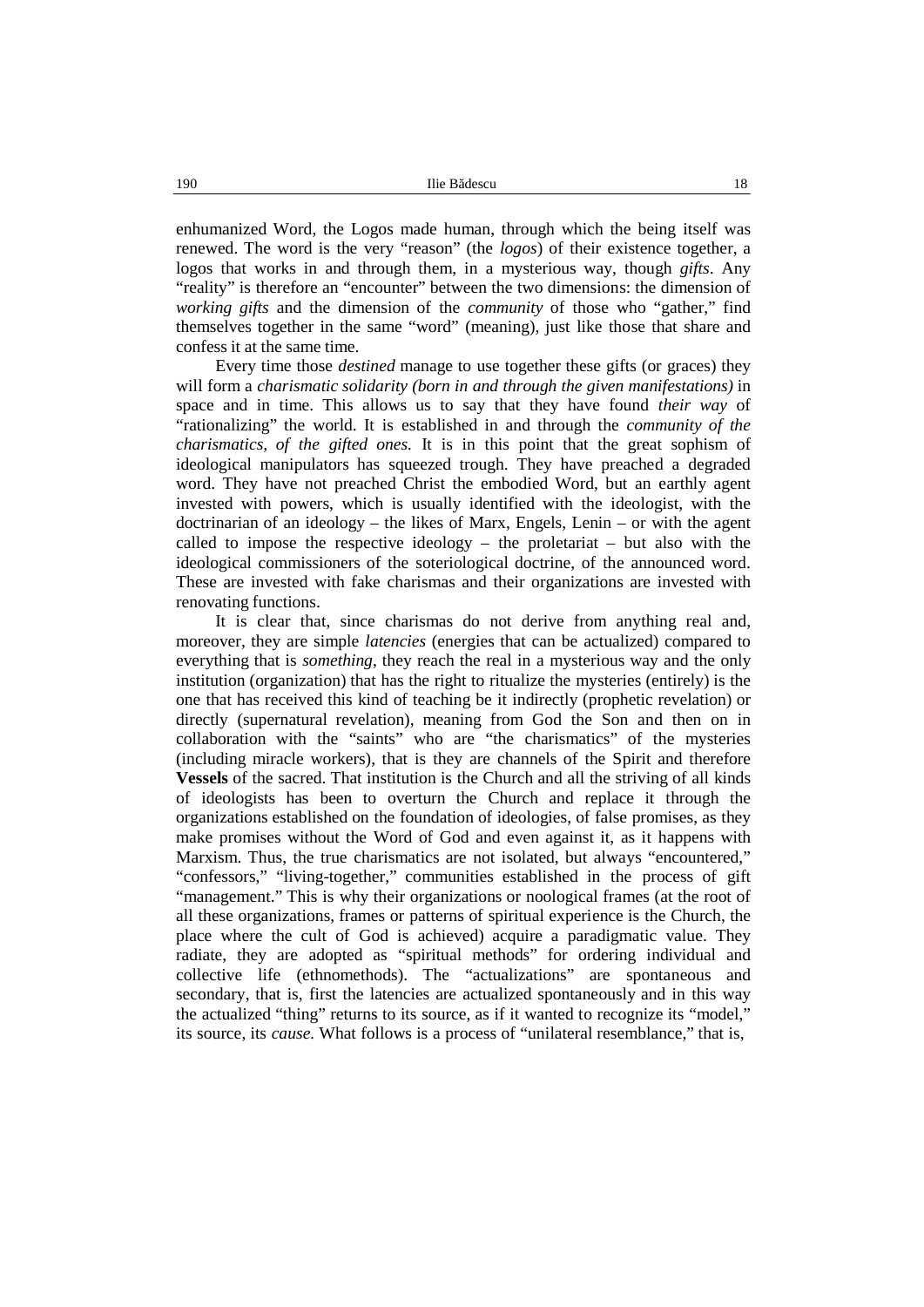the "thing" continuously relates to its identical model and source. Through this process, the respective "thing" is also "perfected," meaning it fulfils the *model* through itself*.* That resembling and search for the model *gives birth* to the "hypostases" of the one that *resembles*, its subsistent gradations, without the "model" being degraded or lost (decreased).

If the one that has its source and therefore its resemblance in a model stops looking for that model, stops mirroring itself in the model, its manifestations will be marked by precariousness, by un-fulfillment, which leads to the abortion of hypostases, of the secondary "actualizations," like the incapacity of the woman to become a mother spiritually, the incapacity to feel and act like a mother after the birth of her child. This makes her "frigid" to the creature she has given birth to, as it happens, for example, with the mothers who abandon their children, or actually abort it. Although biologically she is a mother, spiritually and in her soul she is "far" from the hypostasis of "motherhood," which throws her being into precariousness. We are talking about a "spiritual deficit," about a tragic unfulfillment, due to the fact that she does not "assume the model," due to the refusal of the "resemblance." The world is the fruit of *multiple resemblances*, but also the headquarters of "non-resemblances," more precisely *of the refusal of resemblance, starting with the most severe of the refusal, that of the resemblance to God,* which is the very *refusal od the face*. In this search for the dimension of multiple resemblances with what was seeded by God in the order of creation we read the pressure of asynchronous factors in all the structure of existence.

*Asynchronous factors: the genetic perspective.* The asynchronous factors are present in all things, as a sort of *roots of things*, of species, *of systems, of civilizations* and so on.*They cannot be known intrinsically, but only as a phenomenon of actualization, as an exceptional manifestation and only in the dynamic frame of their progressive actualization. When a species dies, the phenomenon occurs: a) because something has struck its vital support (the individuals or members of the species have been exterminated) and this has caused the appearance of the specific circumstance for its disappearance, although its sentence had notbeen stated yet; b) or because its development has caused fatal disequilibriums with its life environment (as ithappens with historical empires and civilizations) that is, what occurred was an external circumstance for the disappearance, but this is also not a sufficient reason for the disappearance; c) or because the Spirit is leaving that work and it remains unprotected in front of inner, invisible diequilibriums and the result is a quick installation of chaos and therefore of the "white death." It is only this third factor that brings with it the circumstance of sure disappearance.* This is what happens with the final phase of civilizations that, as Spengler says, *no longer have any spirit*, they lack *soul*. They have intelligence but *they no longer have soul* and, therefore, they have no "inner measure". (Cf. the chapter dedicated to the "death of civilizations" in "Noology", a chapter which we will present in the third part of the current work as an illustration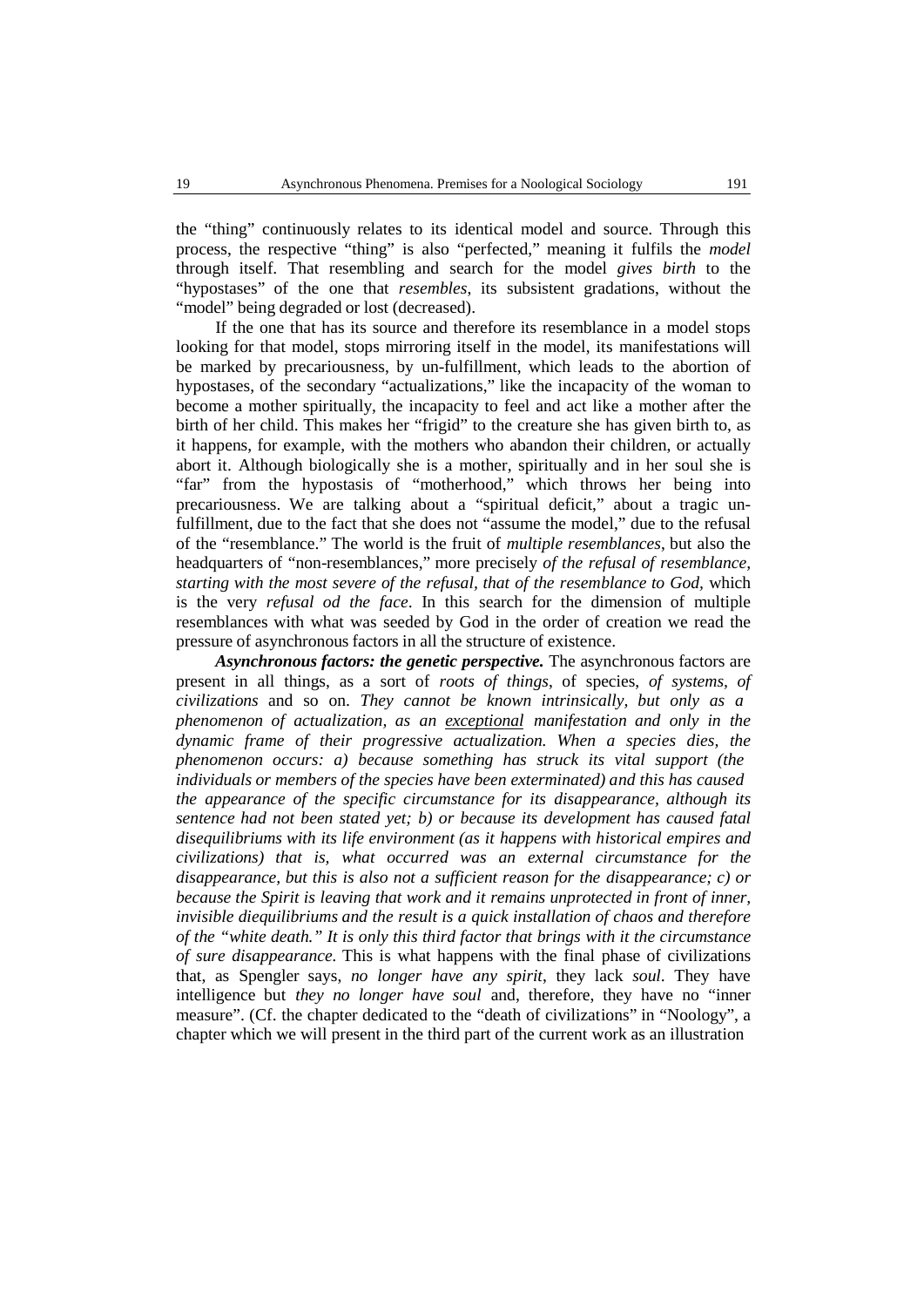to the hypothesis of asynchronous factors in geopolitics and geo-culture). There is recession of the asynchronous factor in everything and, as such, that thing, be it a civilization or a species, loses its mystery. We are facing extreme rationalism, when everything becomes *cerebral and neurotic*.

The artistic act becomes itself a simple technique (*techne*), that is, it becomes a *code*, formalism and academism appear. Some people even construct "love arts" as it happened with Ovid's "Ars Amandi" or with ancient India's famous book of erotic art. The modern civilization, benefiting from the TV, has generated this type of "erotic arts" within the pornographic films. In India, these love arts invaded the architecture of temples, forcing the elites of those times to forbid such arts in the decoration of temples. This is what happened with Octavian Augustus, who exiled Ovid in Dacia, at the Pontus Euxinus, because of his "Ars Amandi", which the Roman emperor had ruled as *corrupting* for the youth and threatening for the empire, although that book of the poet of an era of massive decline and of overwhelming sensuality was nothing but the expression of an alarming symptomatology.

These *arts of love* are the aberrant expression of "rationalism" in the epochs of crisis, the most obvious symptom of the crisis of the *manifestation* of the "asynchronous factor" in its field of actualization, a crisis which would be fatally followed by malady and decline and in the end by the worst malady, that of death. In genetics, the actualization frame of the asynchronous factor is the *gene*, and the *process* or the *frame* that guarantees its propagation and sovereignty in relation to time is called *heredity*. "The gene is a *heredity unit*, which bears the entire genetic information of generations and of individuals. It is formed of a chain of molecules of nucleic acids, DNA (deoxyribonucleic acid) in most organisms and RNA (ribonucleic acid) in certain viruses. These molecules, which are disposed in a linear manner, form chromosomes (…). The arrangement of molecules is different from gene to gene, therefore, no gene is identical to another" (Pr. Gh. Calciu- Dumitreasa, 1998*,* p.35)

As such, *genes* contain the *asynchronous factor* in them, since "the arrangement of molecules is different from gene to gene" and *no gene is identical to another*. The asynchronous factor makes possible the inner differentiation and, at the same time, the *unity of differences*, as a unit of the vital rhythm. Therefore, genes are the frame of manifestation for the *asynchronous factors* in everything that exists, factors that confirm their presence and manifestations through differentiations and harmonizations or *synchronizations*, that is through the fact that every thing is aligned to the same rhythm, to unity, which is the very unity of the vital rhythm, any *dysrhythima* being in fact the *equivalent of the disease*. Thus, any *outside* corpus, any dyschrony, are recognized and eliminated by the *organism* immediately, with the exception of that bizarre *nuclear dyschrony* that disorganizes life's defense system as in the case of cancer, which shows that this disease is due to a deep dyschronism, it is truly a *nuclear dyschrony*. The gene affirms itself (is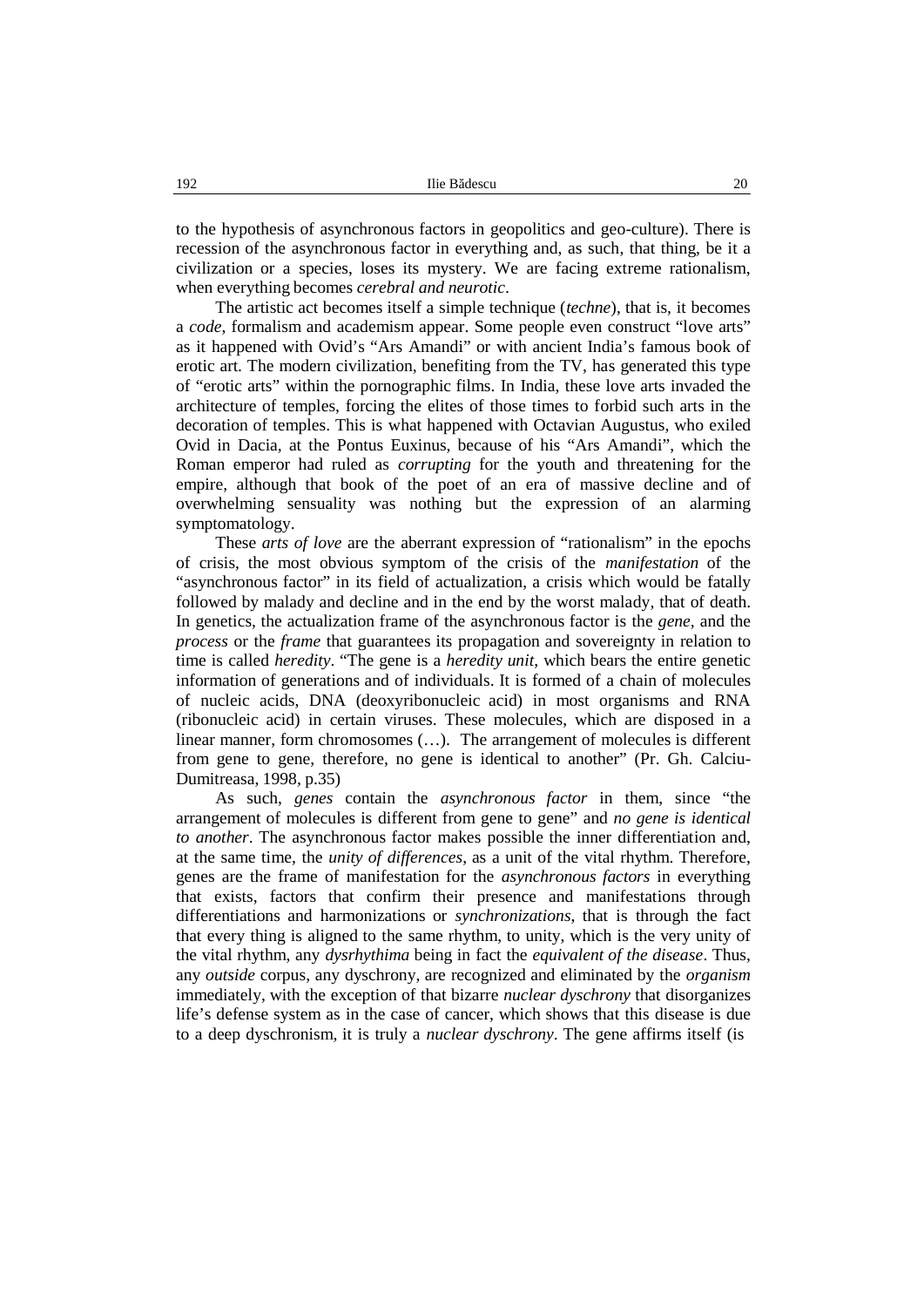actualized) through synchronisms and synchronizations, it maintains its *entire particularity*, so that it is impossible to mistaken one individual for another, one species *for another*, although the individuals are synchronous on the inside and on the outside (they contain harmonizations, synchronizations of rhythms inside and outside). Thus, difference and health are co-involved; they are the complementary sides of the same phenomenon. Only *disorder* brings disease, *difference* does not.

The different arrangements (of molecules in the genes) give the differences between humans. The disorder in the arrangement of molecules leads to disease" (Calciu-Dumitreasa, 35). As we can see, the gene has a semi-mysterious character since inside it the molecules arrange themselves differently from one gene to another and still genes are harmonized to form the unity of the vital rhythm, guaranteeing the triumph of life and of order where differences seemed to be predominant, leading towards a sort of empire of non-resemblance. What exactly makes so different, so not-resembling elements to be so well harmonized together until they form the unity of the vital rhythm stronger than the everlastingness of death, stronger than the implacable occurrence of the event of death in everything?!

Out of the about 80 thousand genes in the human organism, only "30 thousands are identified and stocked, constituting a sort of phone book in which we only have the phone numbers and very few addresses". Therefore, "scientists can 'call' a certain gene, without always knowing its location" (Calciu-Dumitreasa, 35). Still from Craig's study, which is quoted by Pr. Calciu (through which we have quoted it), we can draw the conclusion that genes behave as a sort of "individuals that are grouped functionally", in the sense that 1/8 of our genes "lead the process of accumulation and expense of cellular energy, 1/6 survey the locomotive and the architecture of cells, 1/10 of the genes are simply "bureaucrats", as they deal with surveying and directing the other genes" (Calciu- Dumitreasa, 35). Therefore, the organism is very little "bureaucratized". Secondly, we notice that the *genes* have "functional intelligence" which intervenes in the dynamisms of life, having effects in the preservation of the organic structure. We are right to state that the genes are the frames of manifestation for *asynchronous factors* which are endowed with "functional intelligence. Thus the genes are contributing with their own "science" and "intelligence" to maintaining the organic order and to the preservation of life. Only this mysterious "intelligence" is the sign of the intervention of asynchronous factors, that is, those factors that occur we do not know wherefrom and why in order to take the organism for a certain period of time out of the fatal propagation of the destructing time through which the devastating effect of death is transmitted. Moreover, the genetic arrangement suggests the pattern of a "population of genes" ordered after a *just law*. Because only 10% offer support and frame to the genetic "bureaucracy", all the other genes having *definite organic functions, working functions*. Thirdly, the asynchronous quality of genes is inferred by the fact that although laboratories can take "parts of the gene chain sequence and can analyze them, disintegrating them in the gene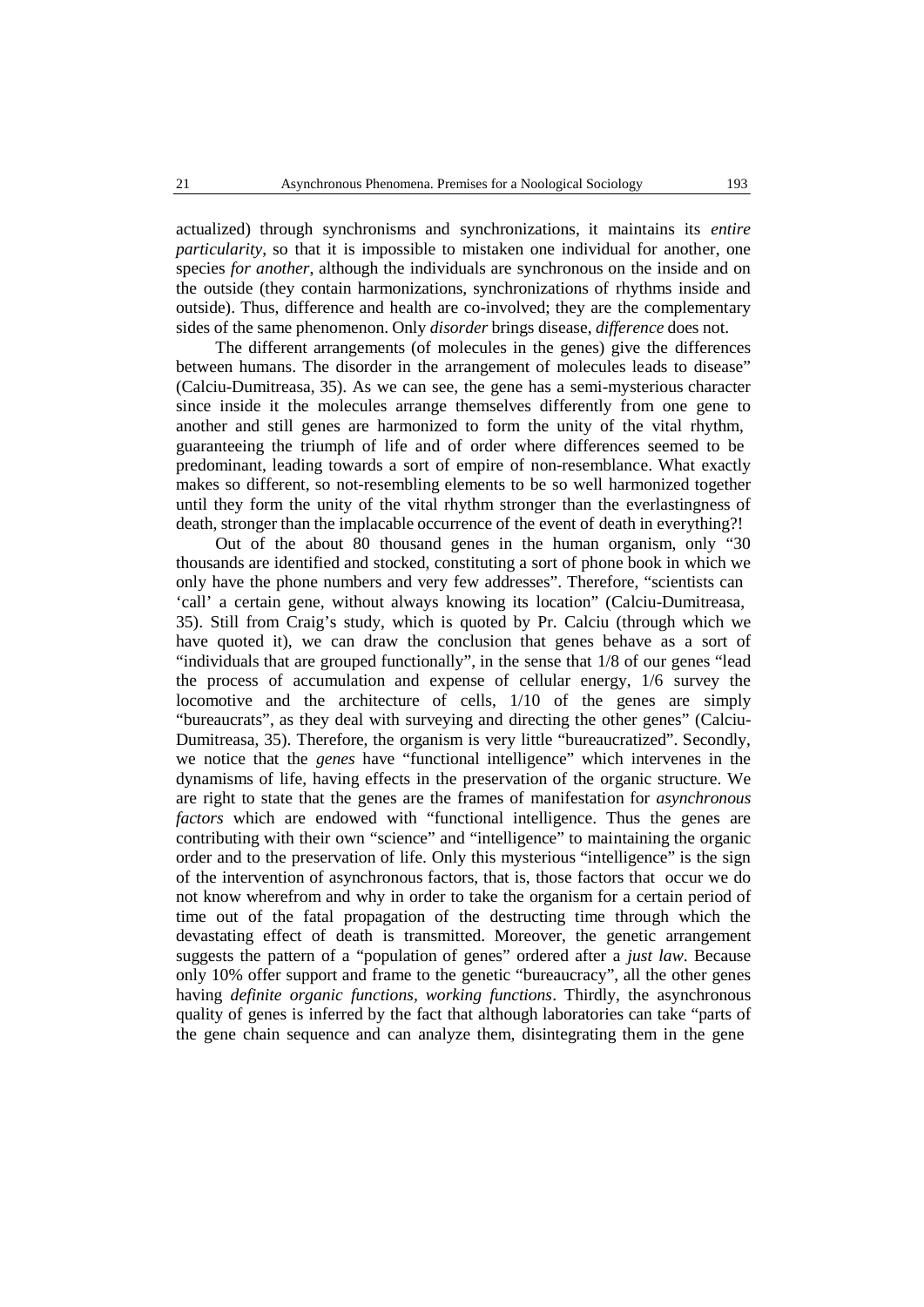bank, where they are frozen, the gene sequence is not entirely known, nor is the function of the entire chain identified. These genes in the deposit have a label for recognition, but it is not entirely known what they do and *how their function is harmonized with the function of the entire chain*" (Calciu-Dumitreasa, 35). This harmonization of functions is an asynchronous phenomenon, because it is through it that life spreads and this "science" of the functional harmonization of genes among themselves and of each of them with the chain of genes is entirely mysterious and asynchronous compared to the science of death, the science of what is material and corruptible. We call this science, this functional "knowledge" stored in the genes gnosinformation. All our knowledge is therefore characterized by a gap between *our knowledge* and the *functional "knowledge"* of the genes, meaning a gap between what we know andwhat the genes "know."

*Compared to our knowledge, the functional "knowledge" of the genes is superior. Between our genesic or genetic "knowledge" and the "knowledge" of the genes themselves there is an enormous gap which science can never possibly annul, unless the noology of genes (that is, their gnosiinformation) would be apo genetically and therefore absolutely mysteriously transposed in the head of a genial geneticist, who would thus have the same degree of knowledge as the one placed by God under the form of informational energies of the genes in these networks of "gene chains"*. And if this were to happen, man would be nothing else but the master of life in his time, and notits very *creator*. He could "create" life only in a subsequent sense, that is, by taking *life* from one *chain* and moving it into a *different combination*, but he could notcreate the gene as such, as a *root* of life. He could introduce it in a material of life, initiating a *modeling line* in the respective "material," as we see in cloning, but he could not create the gene itself. These two particularities show us that the gene is the actualization frame of life's *asynchronous factor*, in an absolute way. However, the gene is only the frame of this actualization and not the factor itself, which remains hidden, semi-mysterious, which confers life itself a semi-mysterious character, of gift of God.

Therefore, certain conclusions can be drawn from here. The first one refers to the character of frame for the asynchronous factor that the genes have in life.

The second conclusion refers to the fact that a *functional intelligence*, superior to any other intelligence or "bank of knowledge" that is deposited in the greatest scholars' brains of human kind, is seeded in everything that is alive. We call this intelligence and therefore the "gnosinformation" in the live materials of existence "*live science"*. As no one in nature or in the world has put that live science there, it means that the "designer" is from beyond the world, from above it and from outside it. This is the "Creator" himself, the one who made this order, this *noology of organisms* or *genetic noology*, from the perspective of which the *living world is an unknown harmony of gnosinformation which is deposited in the genes, and which confers the genes a functional division and a functional autonomy*, a sum of gene-sic "competences" (grnosinformation) which we call with a general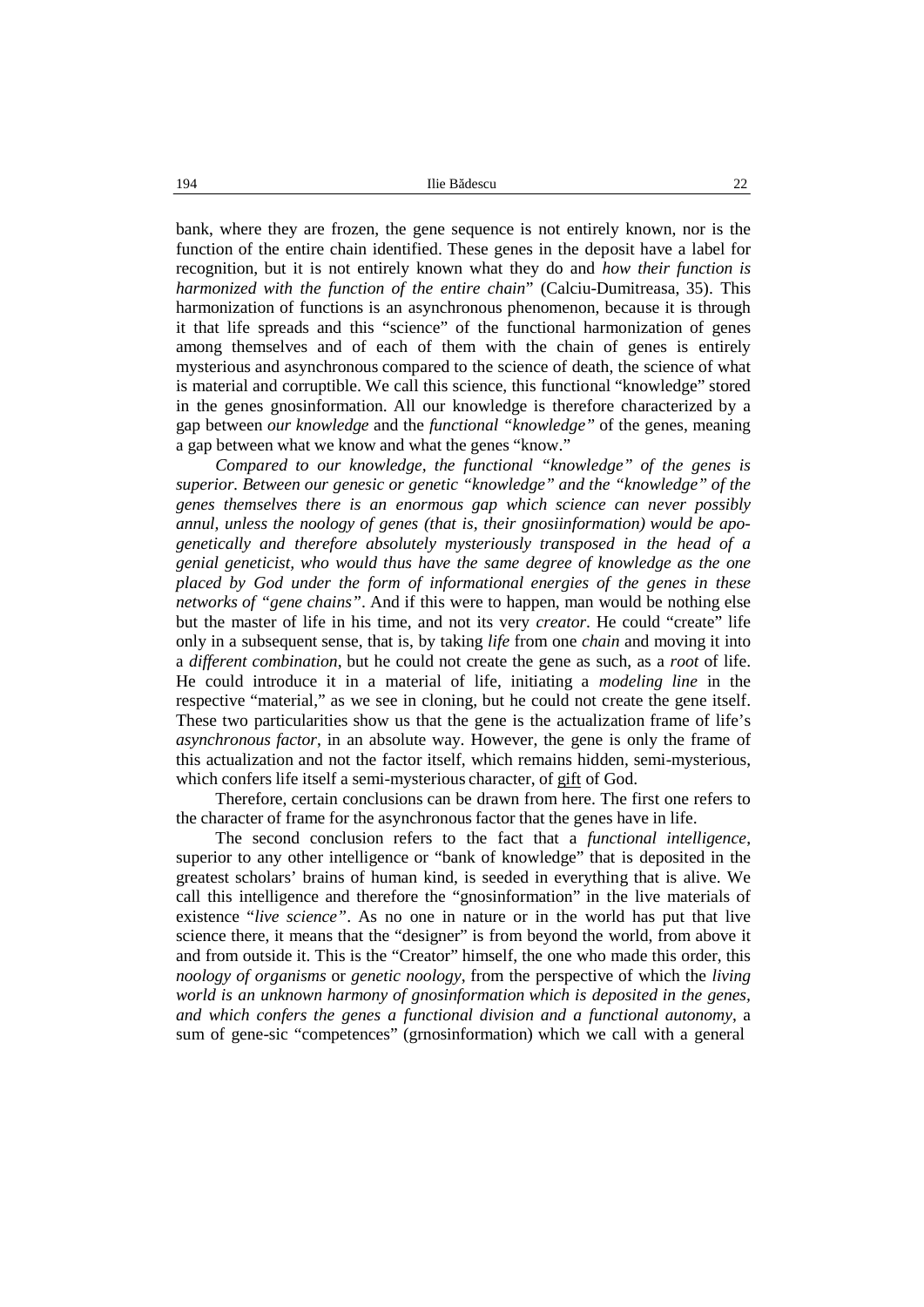term – *heredity*. That is, organisms have their own "pre-knowledge" regarding what they are to be, as though they somehow "knew" what they can and want to become. Fourthly, we, as reasoning subjects and consciences, are placed in an active relation to this omniscience, only that this happens at a third level of a structure that is a lot more comprehensive which co-involves God, the uncreated energies – meaning this, let's say, "gnosinformation" - and, last but not least, the human consciousness, under which there are the other steps of the ontological ladder. "Beyond human ignorance, an *all-knowing being* knows not only the human being, the individual, but its entire structure, starting with the most secret element, which will never be revealed to man, up to the cell with its functions and the harmony of the entire organism. The divine creator and architect knows the works of his hands in its entirety, with the most hidden details. This is why our prayers in the Eucharist say that nothing ofwhat we do or think is unknown to God, in front of whom nothing is lost, "neither the tear nor one drop of that tear" (Calciu-Dumitreasa, 37). "But even the hairs of your head are all numbered" (Lc. 12,7). "Numbered are the days and the minutes, the years and the ages of history. Those that are not yet done by us are known to God and his book contains that which hasn't yet been thought by us. Nothing will be given to us and nothing will be taken from us without his knowledge" (Calciu-Dumitreasa, 38). "Great is the Lord in heaven, on the throne and up to the last piece of grass" (Calciu-Dumitreasa, 38). Scientists try to eclipse the asynchronous factors, meaning they want to overshadow their presence in the structure of everything that exists up to indistinction. Nature offers us proofs of the asynchronous factors everywhere. A team of specialists from the University of Cambridge, coordinated by John B. Gurdon (biologist) have proved that the cell is secreting certain *chemical molecules* that influence a gene towards a certain development, but they "do not influence the gene in the immediate vicinity towards the same development. Who is determining this *selection*?" (Calciu-Dumitreasa, 42) It is obvious that the action of the respective molecules on the gene shows that the cell is behaving as an *asynchronous* factor with respect to the future development. Especially since the very "cell that captures the secretion is making a choice" therefore it itself *behaves indeterminately* compared to all the other cells and with respect to the process of this secretion.

*Indeterminate behavior* is the sign of *asynchronism*. The respective cell is inducing an synchronized manifestation in the development process but it itself acts in an *asynchronous* way, which shows that it obeys other laws ("determinations") than those related to its connection to other cells, and the vessel of those non-naturalistic "laws" is made up by the very chemical molecules mentioned above.

"These intercellular relations in the *embryo*", which are marked in a non deterministic way by the manifestation of a certain factor, a secreted chemical substance called *activin*, at cell level and by the choice a certain cell makes as soon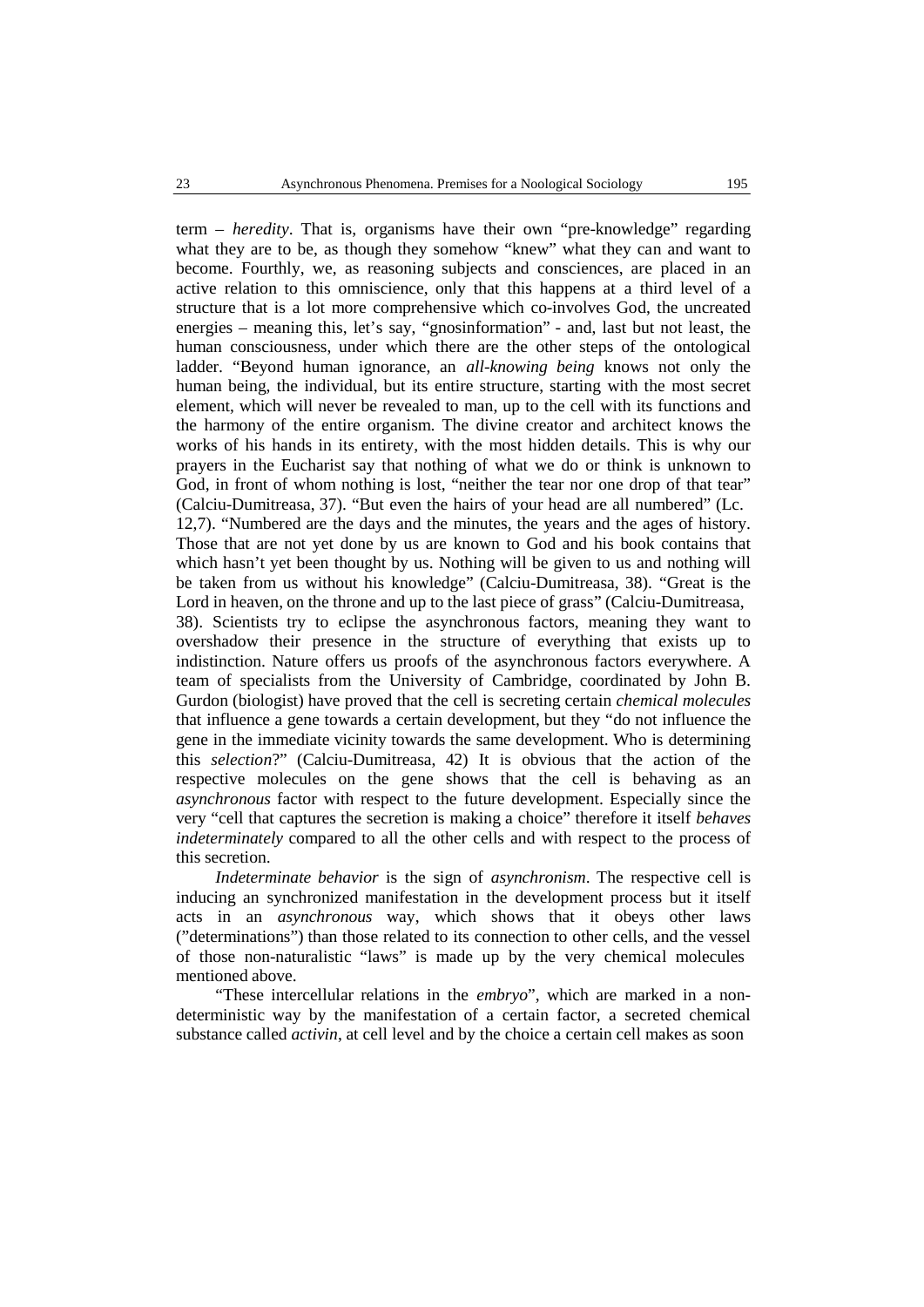as it is influenced by this *activin*, "contradict the mechanical theories of modern science" (Calciu-Dumitreasa, 42). It is true that scientists have reintroduced the determinist hypothesis through the *theory the differentiated concentration of activin* as a factor of cell-choice differentiation. But even taking this into consideration, these scholars cannot deny the fact that this *activin* is behaving in an *asynchronous* manner, that, otherwise said, there is a type of substance that seems not to have other mission than to institute a *field of "choices"* in the embryo, a *frame for asynchronous manifestation*, which, although it is signaled by the activin, *it is not one and the same thing as this substance*. Thus, although the differentiated concentration phenomenon is the one that institutes the frame for the manifestation of the "choice" phenomenon, the very act of choice is not infirmed, only unveiled. Otherwise said, the frame of the choice is not instituted by one factor but by a concentration of factors, meaning by a zone of density which nevertheless is motivated by nothing else but the pure *purpose of instituting a frame of "free choice" for a cell, nothing more than that, as the activin does not seem to have other reason to be present in the cell structure except to mediate the formation of a free choice field, of an area of asynchronous density (because it is precisely in this respect that cells behave "freely" and not in a mechanical, deterministic manner).* The fact hat the cells participate in this kind of phenomenon of choice is the evidence for the intervention of the asynchronous factor, and thus we can say about the cells that they seem to be at the same time 'citizens of a cellular country" but also of a "celestial country", a sort of "empire of freedom" or of "choice" through which a certain design is fulfilled, meaning a certain proto-functional exigency of holistic type, through which the cell "chooses" to participate in a whole which we can call *functional system of life*. It is as though someone in the very cellular root would want life to go on and not to be extinct.

*Asynchronous factors: the cosmological perspective.* Fred Adams and Greg Laughlin present in a 68 page study published in 1977 in the "Review of Modern Physics" a scenario that divides the history of the world into four eras – "the Stellar (steliferoasa) Era (the current era), the Degenerated Era (in which all the stars of the universe will burn and there will be nothing else but huge pieces of stars, or even dead stars, with a rarefied mass and with a very weak light around them, more like white celestial bodies), the Black Hole Era, in which all stars will collapse and there will be nothing else but a mass of collapsed objects, and the Dark Era, in which black holes will evaporate and everything that will remain of the universe we know today will only be an immense soup of protons, electrons and neutrons" (Calciu-Dumitreasa, 1998)*.* What can be seen in these studies is the *apocalypse of matter*, as the spiritual hypothesis totally lacks. This *universe without space and without time, situated in a-topos*, which is the *pure noological universe* does not follow this scenario. It can survive the material apocalypse, while "matter will follow its path to disappearance, by dissolving in the final soup as the scenario of the two astrophysicists present it" (Calciu-Dumitreasa, 1998, 17). The purely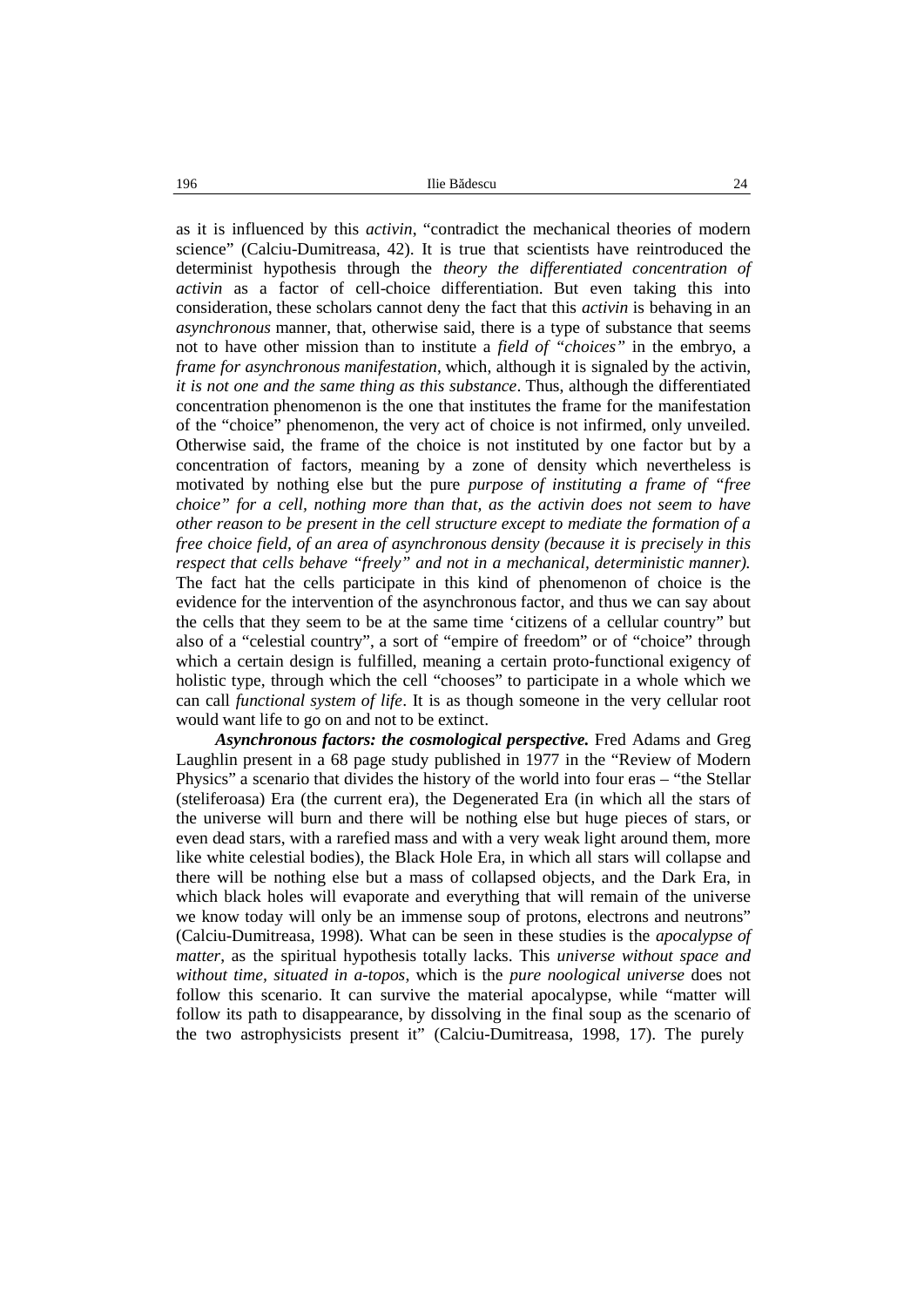noological time is not suspended within the time of the apocalypse, its asynchronism being stronger than the disappearance of the matter. Visions as that of the American scientists are impregnated with naturalist ideas, and they are totally apart from any reference to factors that do notobey the time of matter, which we have called asynchronous factors and which are semi-mysterious, *as they are only attested by certain actualization frames and are not explicated.* The universe in the model constructed by the two scientists is the universe of matter, which lacks the spiritual implicatum even at a hypothetic level. Compared to this kind of vision, Romanian scientist Stefan Lupascu proposes a vision of the universe which takes into account this spiritual implicatum and therefore the asynchronous factors.

Lupascu talks about an anti-universe and about anti-matter. To simplify things, says Calciu-Dumitreasa commenting on the Romanian scientist's vision, "the anti-universe is an *a-spatial* space close to God, which resembles the ideal and spiritual structure of God" (Calciu-Dumitreasa, 1998, 16). Or, to quote John's *Apocalypse* 21: 1 "And I saw a new heaven and a new earth; for the first heaven and the first earth had passed away, and the sea exists no more", at 20:11, the same Book of Revelation, it is said "And I saw a great white throne, and him that sat on it, from whose face the earth and the heaven fled, and place was not found for them" (Apocalypse, 20, 11).

In fact, matter without a spiritual principle, without a noological tension is "unformed and empty", the "blind nothingness". Everything starts with the work of God, therefore through the Godly implicatum, without which everything is nothing. *As opposed to the apocalypses of matter – therefore the materialistic apocalypses – the noological apocalypses, those of the Bible, speak of a "new heaven and a new earth" when the history of matter is totally irrelevant, because everything is purified, matter is burnt down, and the new world is rebuilt in its pure spirituality, having a pure (noological) light and life, not a material, passing and therefore ephemeral one.* "While matter goes gradually towards destruction and disappearance, our souls, freed of concerns and of any material restrictions, will live in spiritual happiness and in the contemplation of the Holy Trinity" (Calciu- Dumitreasa, 1998, 17).

We are therefore in a totally Biblical horizon, that is at the examination of the revealed teachings, which are through themselves an *axial asynchronous factor for the history of mankind*, whose model of manifestation in history has remained insufficiently investigated. One of the epochs in and through which we can attempt to reopen the issue in order to draw a new beginning for the science of asynchronous factors is the prophets' epoch. This is the best opportunity, the most relevant frame, before the universally crucial moment of God's Enhumanization, to examine the manifestation model of the asynchronous factor of the revealed teachings in history. Moreover, the teachings of the prophets identify the asynchronous factors of the world and make visionary references to the way in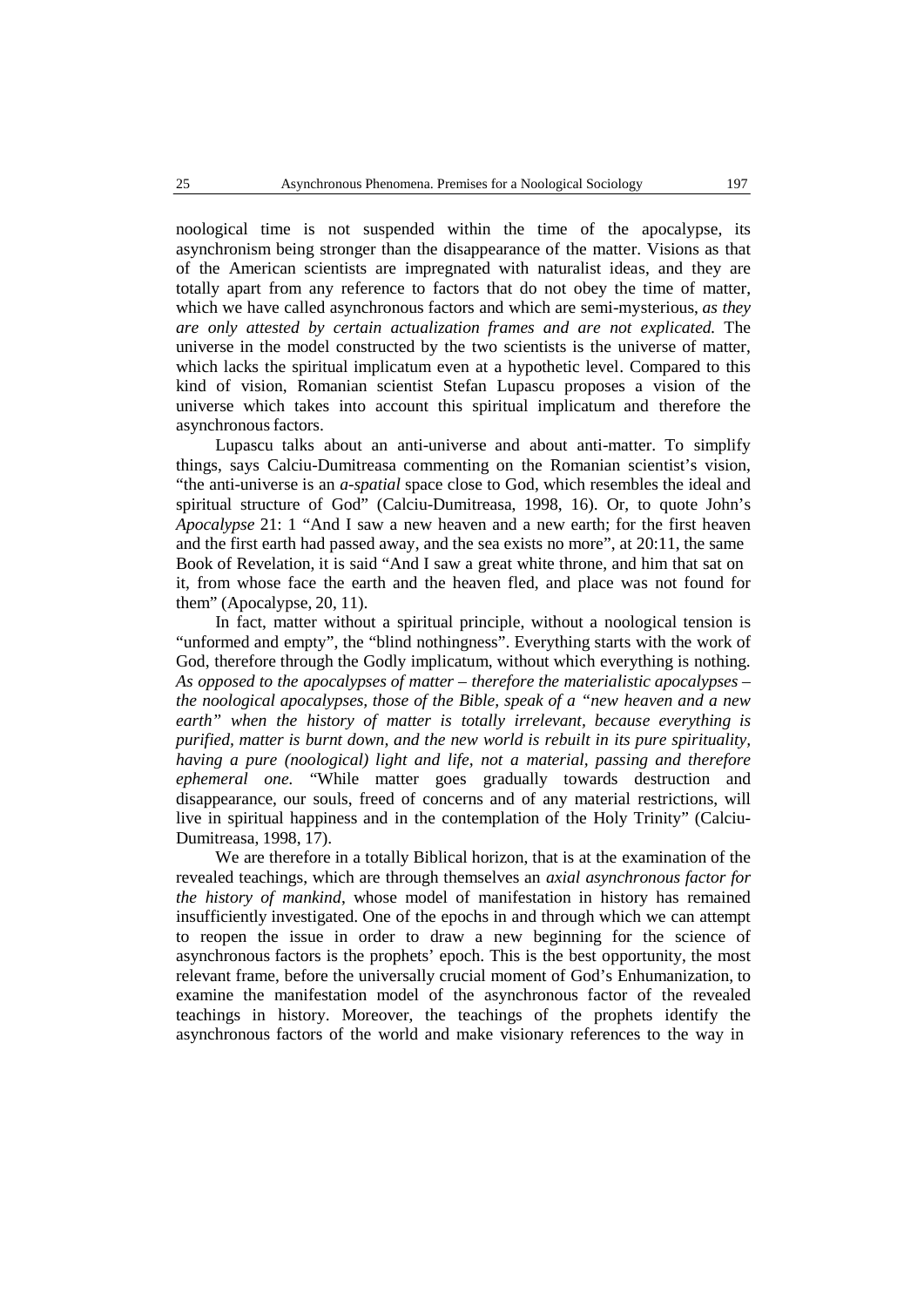which these factors are manifest in history throughout the millenniums. This is the reason why, after we will have reviewed the confirmations found by means of science to the hypothesis of the asynchronous factors, we will come back to the prophetic teachings, and then we will try to investigate the issue in the light of evangelic teachings. So far, we can draw the conclusion that sciences, specially the sciences of man and of the society, should not ignore the action of the supernatural law in everything that exists, in the most humble and in the most grandiose manifestations in the micro- and macro-universe, in history and in sociology, in anthropology and in geopolitics, and even more in psychology or in the sciences about diseases and cures.

## **ASYNCHRONOUS FACTORS IN THE LIGHT OF SOCIOBIOLOGY**

*Protosystemic genes.* We have already talked about the importance of the genetic theory for proving the theory of the asynchronous factors. We return here to take a closer look at this idea from a more recent perspective, that of sociobiology. In sociobiology, the *organism* only counts as a vessel for the genes.

According to classical biology and also to sociobiologists, any structure emerges through natural selection, " that process through which certain genes acquire, in future generations, a superior representation compared to other genes, (…) When in each generation new sexual cells are produced, the winning genes are separated and reassembled in order to produce new organisms" (Wilson, 2003, 25). So far, we are within the methodological naturalism and therefore within the strictly deterministic vision on the evolution of life.

The problem is that these genes carry a *novelty* we do not know where they got it from. Let us suppose they got it from the environment. We still have to consider that this novelty of theirs does not produce the integration into a new system (organism) unless it already contains (as "information") a "systematic information", meaning that the genes are *proto-systemic* and therefore proto organic, "carriers of organisms and of organic character" before forming organic formations called organisms!

Therefore, it is not their "quantity" that is a force of assembling in itself, but their proto-organic character, which acts as a *pure latency* that comes towards us and in and through *the respective quantity* of manifest genes (or even through only one gene). This is why we can speak, as Wilson does, about "moral genes", but we can no longer draw the same conclusion him, that they are the *result of a natural selection*. Their presence is the preemptory proof of the intervention of asynchronous factors in relation to the naturalist corrupting time. Natural selection can explain the emergence of a new population of genes but not the fact that those genes contain information about those protofunctional units in which a new organism, a proto-organism pre-lives. Who putthis "information" there? Natural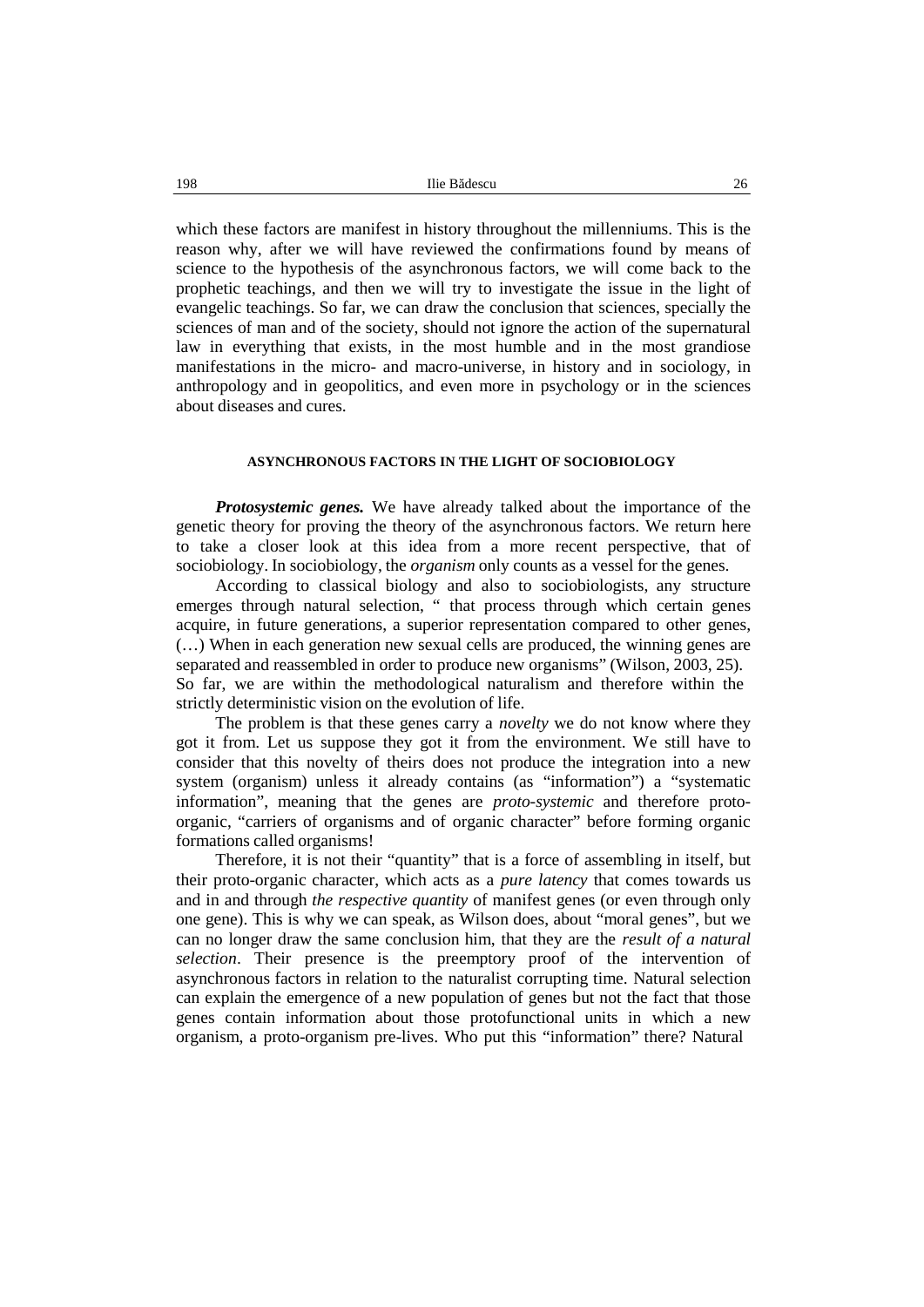selection cannot for example explain how the hypothalamic – limbic system appears, nor its persistency. Or this is the "place" where "cerebral centers for emotional control" appear and are act.

How is it that these "*cerebral centers for emotional control which can be found in the hypothalamus and in the limbic system* overwhelm our conscience with all the emotions discussed by the ethical philosophers" acing in a restricting manner on self-knowledge, and they *cannot be dislocated or turned away* as though there was a *proto-system* that was keeping them in the same "functional place" called hypothalamus!?

This is the problem: the "proto-system". It is the proof of the intervention in the system of life which we call organism of asynchronous factors which seem to take care of the perpetuation of life in opposition with the factors through which the rhythm of death is pulsating in everything. The hypothalamic-limbic complex is the most terrible proof and confirmation regarding the hypothesis of asynchronous factors.

This is what Wilson says, as if to contradict his naturalistic theses:

"The hypothalamic-limbic complex of certain very social sciences as is man, *knows*, or, more exactly, *was programmed to function as though it knew that its fundamental genes* will be *fully proliferated* only if they orchestrate behavioral answers, which place at stake *an efficient mixture of personal surveillance, reproduction and altruism*" (Wilson, 2003, 26) (italic supplied). What is the origin of this "care" and of the strange proto-knowledge that pushes the organism to support its "moral genes? Isn't this a proof for the "proto-system"? *How does that complex know the rule of its survival?* How come that *threshold* (of the proper gene number and combination) was not drowned into the tide of life, so that, although the individuals *pass away* (*die*), the system that holds them alive (they and their descendants) remains, it spreads even constantly ascending, or at least stationary (but it never goes below a *critical threshold*).

Moreover, the hypothalamic-limbic system *knows* that *if it orchestrates certain behavioral answers*, through which the personal surveillance, reproduction and altruism rule is infringed, the result will be the dismantling of the system. Who, within the system, takes care of the system and therefore takes care of the systemic feature? Thus, the "centers of the complex take care to load the conscious thought with *ambivalences*" in any stressing situation, so that *hate* does not acquire an exclusive character, but it is immediately compensated by *love*, *aggressiveness* is compensated by *fear* and so on. *But how does the hypothalamic system know to distinguish between love and hate, so that if hate appears, it will immediately program love as well, ands as such these combinations will trigger those combinations meant to "favorthe maximal transmission of the fundamental genes"?!*

All these make up sufficient evidence for the "proto-system", that is, for the providential intervention of the factors through which the systematic feature spreads despite and against the dismantling processes and effects. The proto